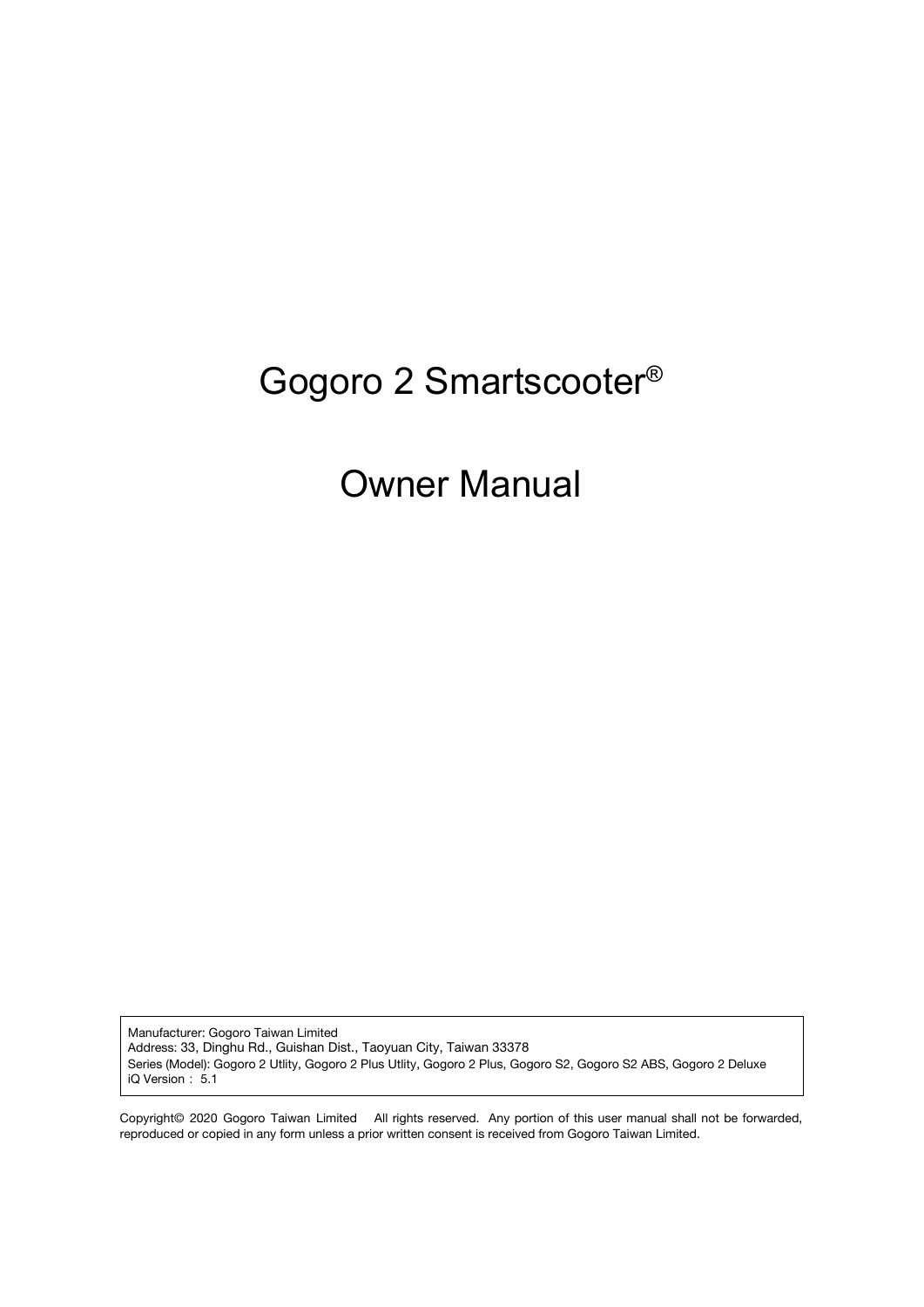# **Contents**

| 1. Before You Hit the Road                           | 3              |
|------------------------------------------------------|----------------|
| <b>Safety Notice</b>                                 | 3              |
| Names and Functions of the Vehicle                   | 4              |
| Figure 1-1: Left View                                | 4              |
| Figure 1-2: Top View                                 | 4              |
| Figure 1-3: Left Handle Switches                     | 5              |
| Figure 1-4: Right Handle Switches                    | 6              |
| Figure 1-5: Dashboard Information                    | $\overline{7}$ |
| Figure 1-6: Dashboard Icon Name                      | 8              |
| Table 1-1: Information about dashboard icon          | 8              |
| 2. Locking, Unlocking, Power On and Opening Trunk    | 10             |
| Models with iQ System® Smart Key Card                | 10             |
| Figure 2-1: iQ System <sup>®</sup> Smart Keycard     | 10             |
| Unlocking and Turning On System Power                | 11             |
| Figure 2-2: Unlock and Lock                          | 11             |
| Locking                                              | 11             |
| Opening the Luggage Compartment                      | 12             |
| Front storage compartment (for certain models only)  | 13             |
| <b>Hibernation Mode</b>                              | 13             |
| Models with mechanical key                           | 13             |
| Figure 2-3: Mechanical Key Central Lock              | 13             |
| Unlocking and Turning On System Power                | 13             |
| <b>Turning Off System Power</b>                      | 14             |
| Opening the Luggage Compartment                      | 14             |
| 3. Moving and Stopping                               | 15             |
| <b>Startup and Takeoff</b>                           | 15             |
| Stopping                                             | 15             |
| <b>Regenerative Braking</b>                          | 16             |
| Figure 3-1: Regenerative braking button              | 16             |
| Reversing                                            | 18             |
| Figure 3-2: Reverse button                           | 18             |
| Motor Shut-off and Locking Scooter                   | 18             |
| <b>Smart Mode</b>                                    | 19             |
| Super Boost Mode                                     | 19             |
| Low Energy Mode                                      | 20             |
| Figure 3-3: Dashboard display in Pre-Crawl Home Mode | 20             |
| Figure 3-4: Dashboard display in Crawl Home Mode     | 21             |
| Over / under Temperature Warning                     | 21             |
| <b>Fall Down Protection</b>                          | 22             |
| 4. Battery exchange                                  | 23             |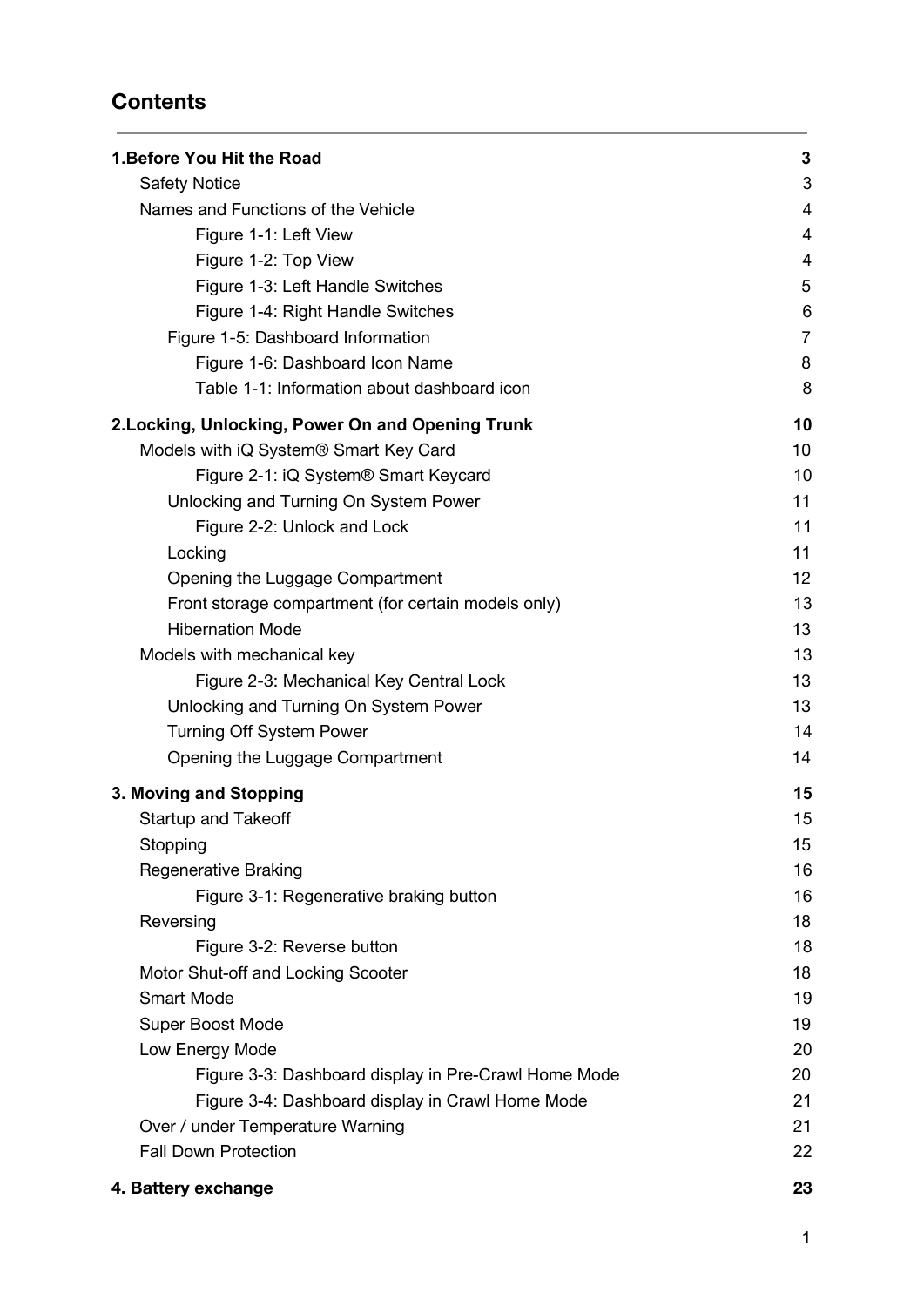| GoStation®                                                                               | 23 |
|------------------------------------------------------------------------------------------|----|
| Figure 4-1: Exterior of GoStation®                                                       | 23 |
| Replacing Gogoro Network™ Smart Batteries                                                | 24 |
| Figure 4-2: Please keep the space 30 cm in front of GoStation® clear                     | 24 |
| 5. Smartphone Application and Personalisation                                            | 27 |
| Downloading and Installing the Gogoro <sup>®</sup> App                                   | 27 |
| Pairing Your Phone with Smartscooter <sup>®</sup>                                        | 27 |
| Introduction to Gogoro <sup>®</sup> App                                                  | 28 |
| Figure 5-1: The Gogoro <sup>®</sup> App interface (The actual content might be different |    |
| due to model or version changes)                                                         | 28 |
| 6. Maintenance                                                                           | 31 |
| Check the Following Before Your Ride                                                     | 31 |
| Daily Cleaning and Maintenance                                                           | 31 |
| <b>Regular Service and Maintenance</b>                                                   | 32 |
| Maintenance schedule                                                                     | 33 |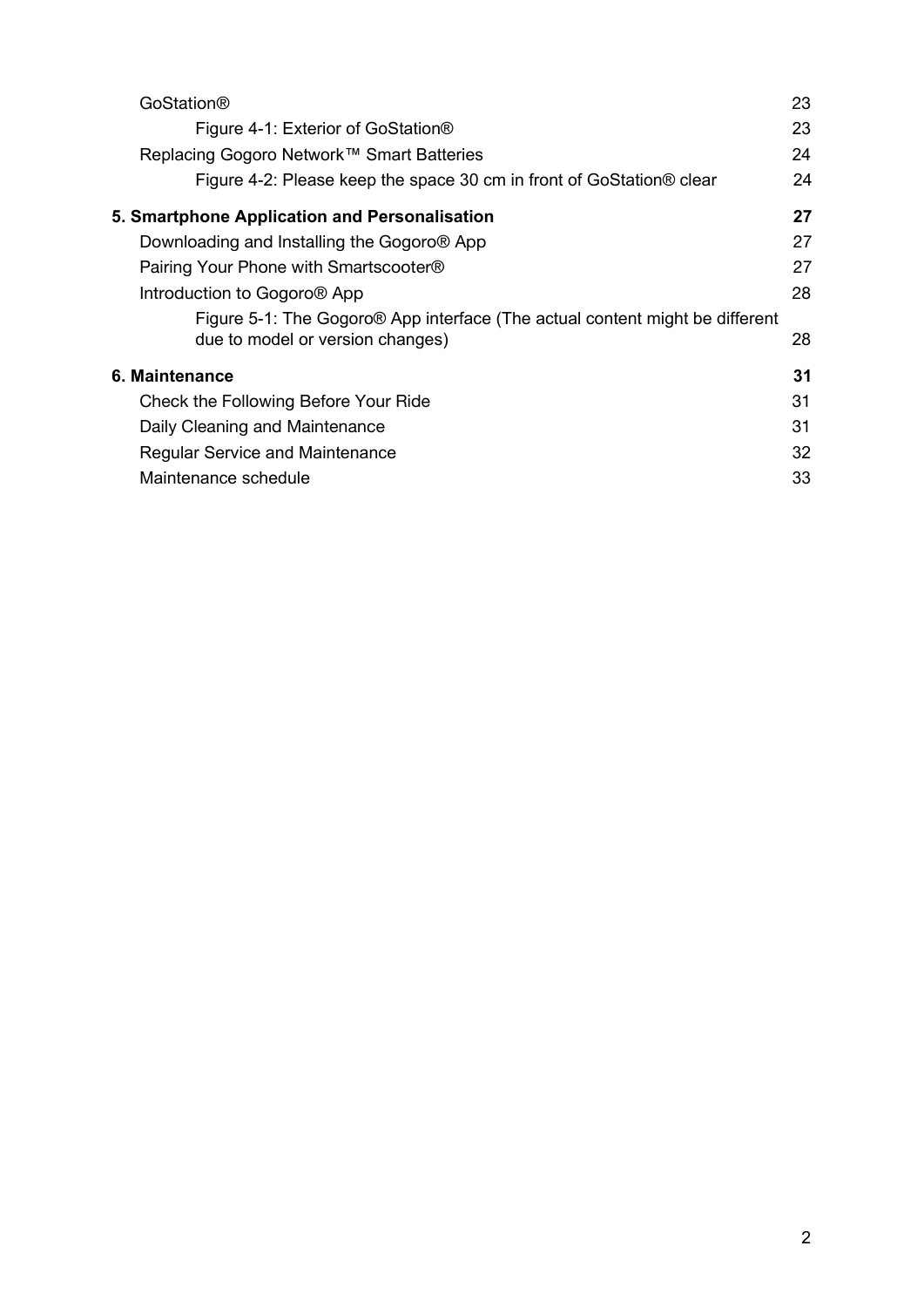# <span id="page-3-0"></span>1.Before You Hit the Road

Welcome joining Gogoro! We will guide you through the Smartscooter® basic functions and operation, let's have wonderful riding experience safely! Please read this manual carefully before you hit the road and meet all the following requirements:

- Owns category A1 driving license or valid license for L3e-A1 motorcycle.
- Basic riding skill. Proper condition for both physically and mentally.
- Fully understand how to operate Smartscooter<sup>®</sup>.
- Fully understand the information in the owner's manual, including but not limited to relevant instructions, precautions, and warnings.

We wish you a safe and enjoyable riding experience!

### <span id="page-3-1"></span>**Safety Notice**

Make the most of the superior performance of the Smartscooter® by following appropriate handling and riding procedures. To protect yourself and others on the roads, please follow the instructions listed below:

- Abstain from riding if you are under the influence of drugs or alcohol, or not in a good physical or mental condition.
- Observe traffic rules. Pay attention to road and traffic conditions to avoid dangerous situations proactively.
- Always wear protective gear that meets the legal requirements, such as a helmet, and other protective gear such as gloves and boots when necessary.
- Perform basic inspections before every ride, such as headlights, brakes, tire tread and tire pressure, as well as other potentially loose parts. Return to the Gogoro designated service center if maintenance or repairs are necessary.
- Make sure the motor is off and locked before inspections and maintenance.
- Road surfaces such as level crossing, expansion joints of bridges, manhole covers, gutter covers or paint road signs could be extremely slippery when wet. Please pass them with low speed and keep Smartscooter® vertical to the road. Operate the brake lever smoothly when slowing down.
- "Smart Mode" ON is recommended when riding on wet roads. Meanwhile, operate the throttle and brake lever smoothly.

This manual highlights important information with the following symbols:



Note: descriptions that need additional attention.



Warning: extra care must be taken to avoid personal injuries or vehicle damages.



Gogoro designated service center features: items which can only be adjusted, activated or deactivated by the service staff.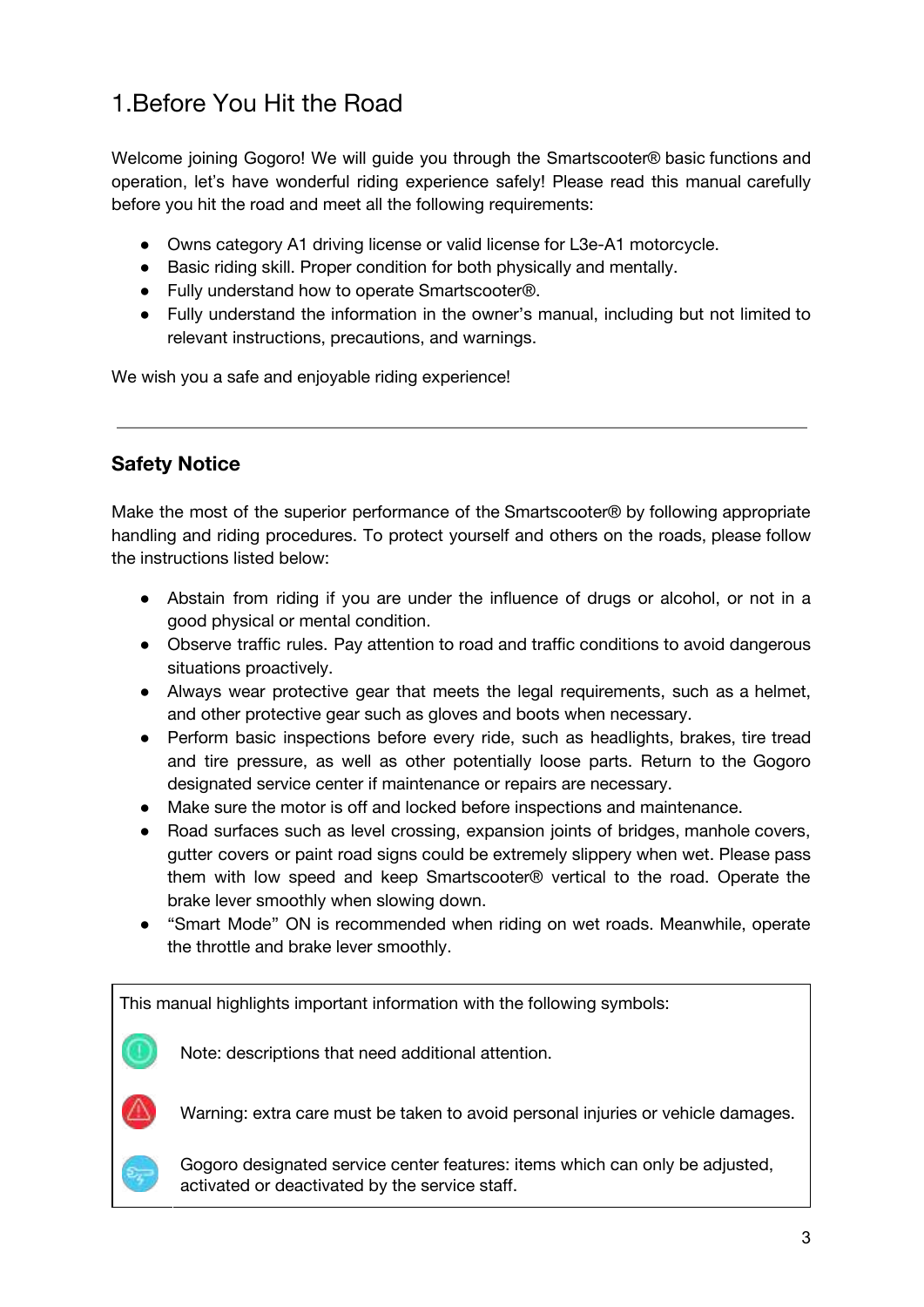## <span id="page-4-0"></span>**Names and Functions of the Vehicle**

#### <span id="page-4-1"></span>**Figure 1-1: Left View**



<span id="page-4-2"></span>

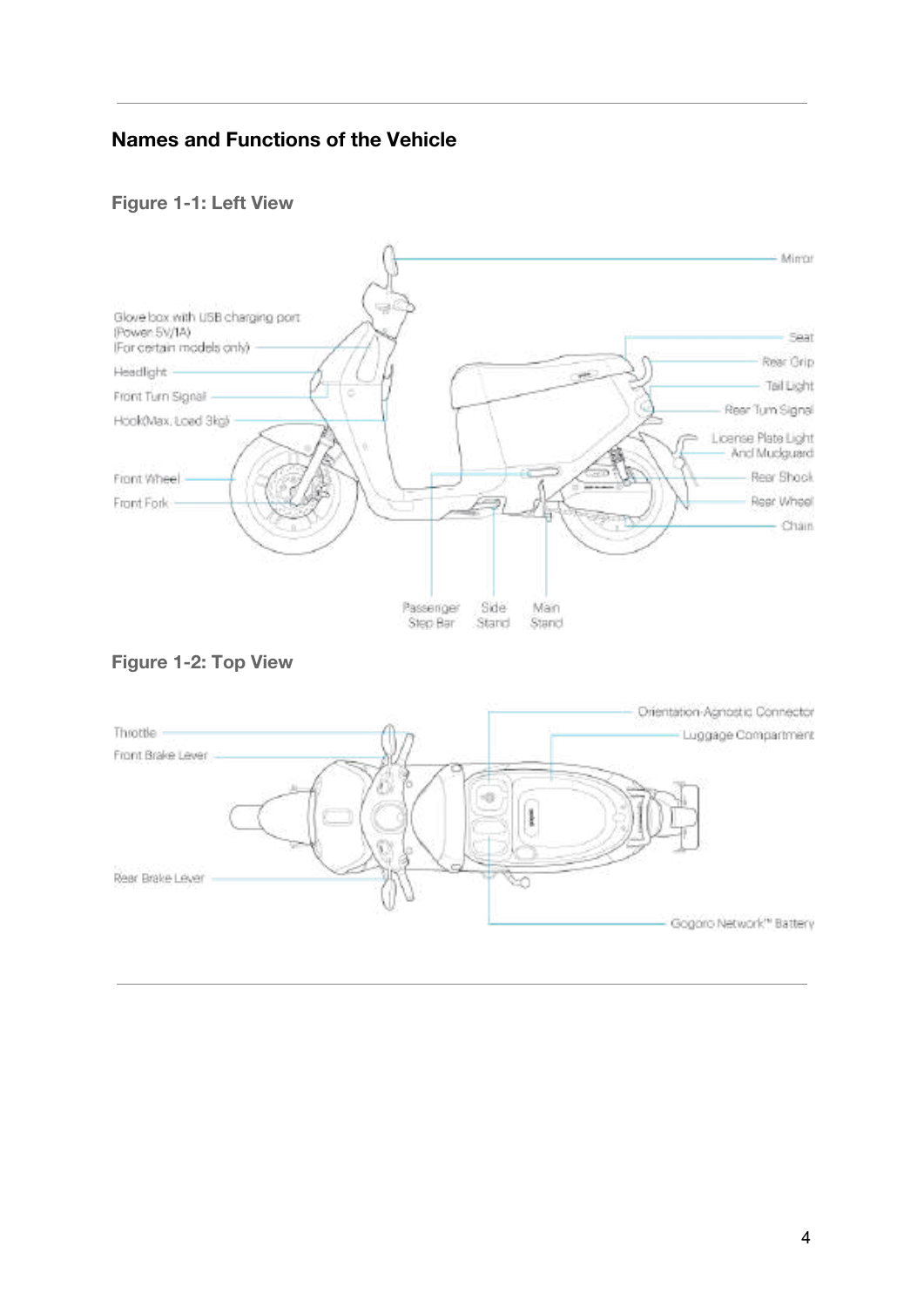#### <span id="page-5-0"></span>**Figure 1-3: Left Handle Switches**



# **High/low beam switch:**

● Press to switch the headlight from low beam to high beam.

#### **Passing light switch:**

● Press to activate passing light, release to turn off.

# **Left/Right turn signal switch:**

● Press once - the left turn signal blinks and plays an acoustic note. Press again to turn off.

The auto-off feature built into the turn signal lights will be activated when the handle is turned back past a certain threshold.

#### **Horn button:**  $\sim$

● Hold the horn button to activate the sound, release to stop.

#### **Reverse button:**

● Under motor standby mode, press it and the scooter will reverse slowly with flashing and audible warning signs.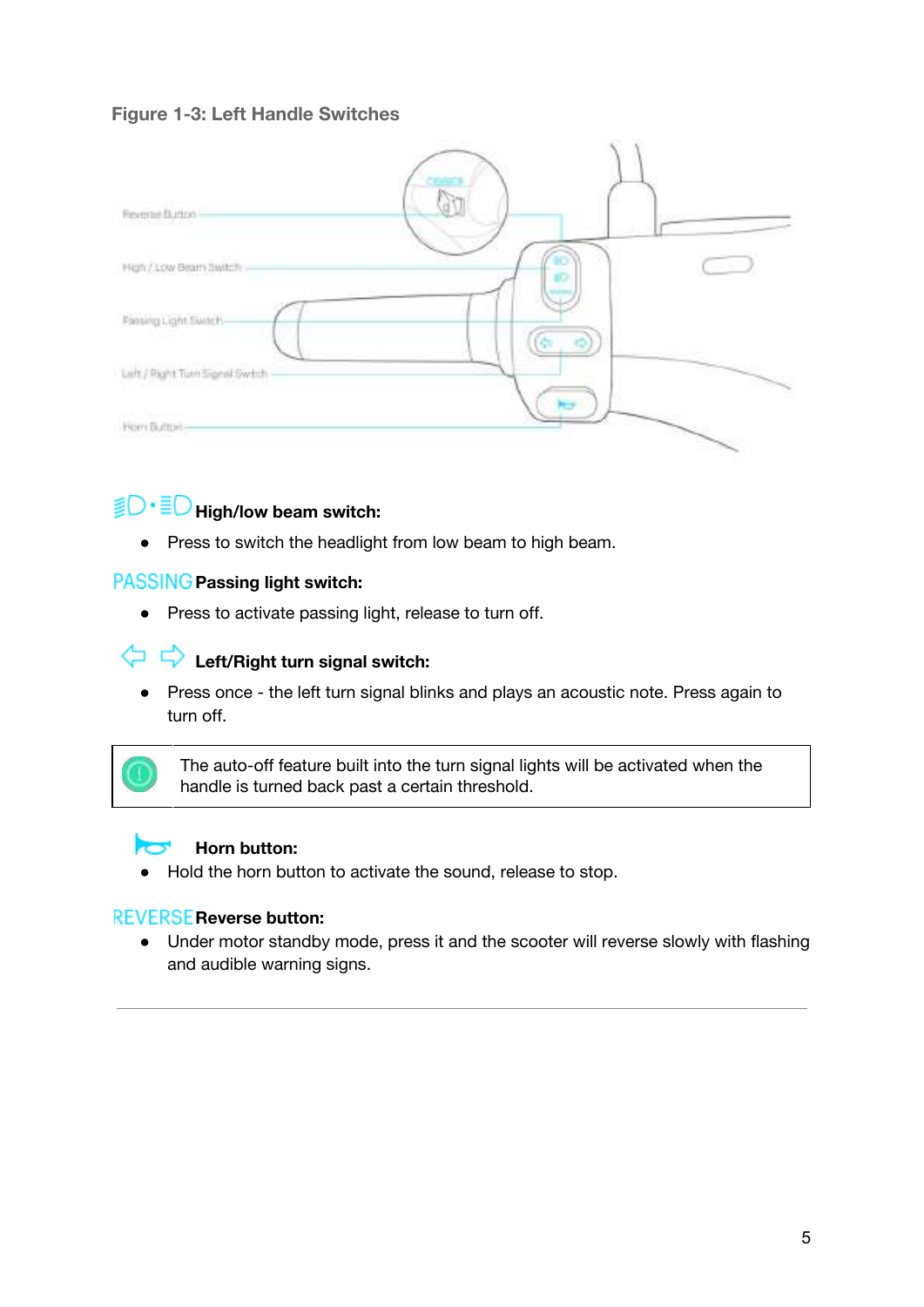#### <span id="page-6-0"></span>**Figure 1-4: Right Handle Switches**





### **Hazard warning light switch:**

Press on the switch makes both turn signals blink and play an acoustic note.

### **Seat open / Regen button:**

- If the Smartscooter<sup>®</sup> is already unlocked, and the motor is still off, press this button to open the seat for accessing the storage compartment below. (Models with iQ System® Smart Keycard)
- If the Smartscooter<sup>®</sup> is locked, long press this button and swipe Smart Keycard to open the seat. (Models with iQ System® Smart Keycard)
- If the motor is standing by, press this button will turn on/off regenerative braking function. When regenerative braking is on,  $REGEN$  icon on the dashboard will be on.

The system sets the intensity of regenerative braking based on the setting in the Gogoro® App, but also takes the current speed and remaining battery level into consideration, and makes minor adjustments accordingly.

### **S Button:**

Press the S Button to enter Super Boost Mode, another press switches back to Normal Mode.

#### **Trip Toggle Button:**

- Short presses cycle through different information on the odometer display; the information includes total mileage (ODO), single trip mileage (TRIP) and estimated remaining mileage for the current charge (RANGE).
- With TRIP information on display, press the button for 3 seconds to reset.
- When TPMS is installed and Smartscooter® remains stationary, short pressing Trip Toggle Button to switch odometer display mode. Tire pressure is displayed as follows: "F --,r --". By short pressing Trip Toggle Button when commencing riding Smartscooter®, the actual tire pressure will be shown on odometer TPMS mode, for example : F 36,r 40.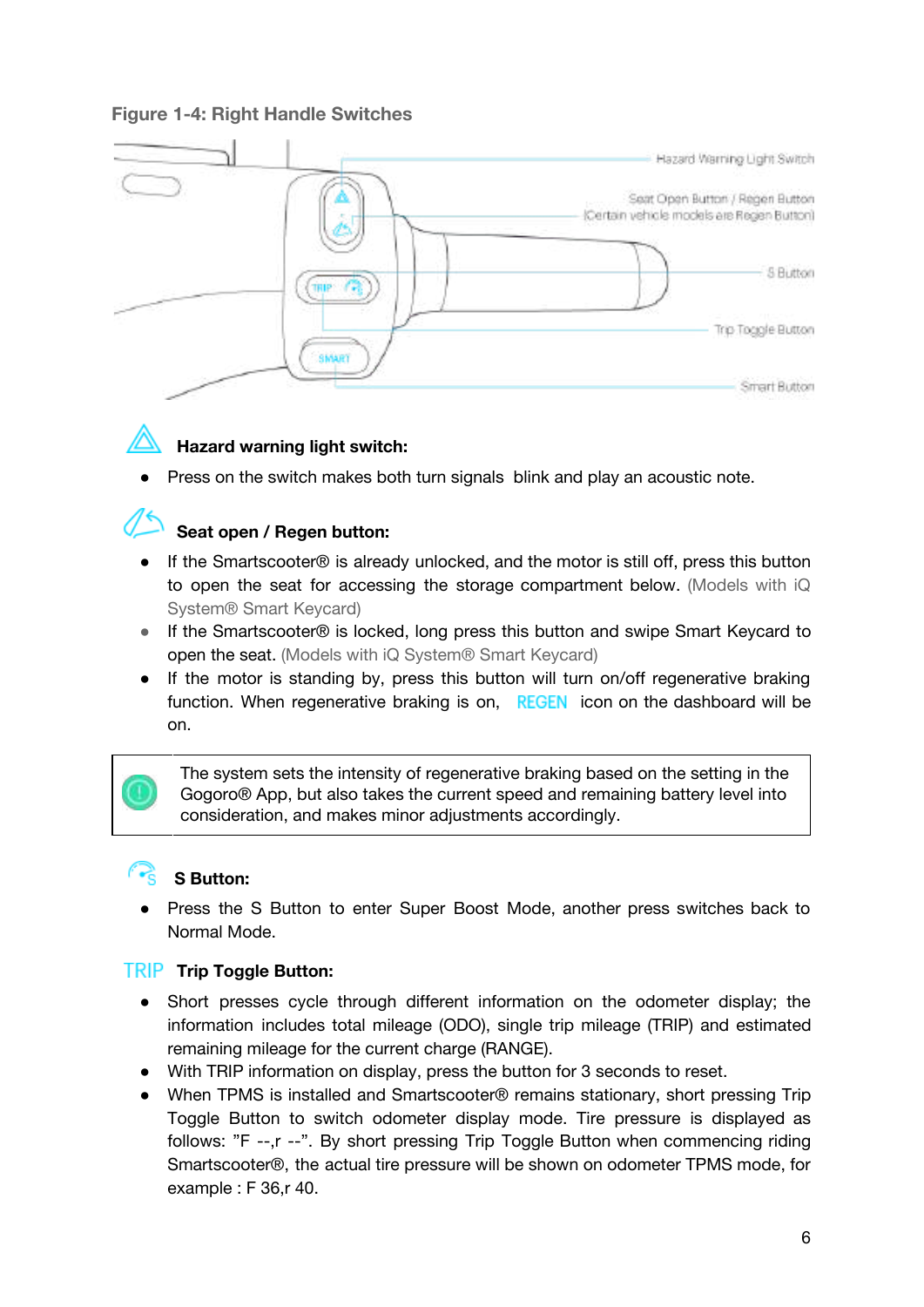

- When battery capacity shows a single bar on the dashboard, the odometer display will return to RANGE mode after 10 seconds idle.
- If the battery power is drained, the display will fix at the RANGE mode and the mileage is shown as "-----" without any number, and the button won't respond.

#### **Smart Button:**

● Press the button to activate the Smart Mode, another press deactivates the mode. (Please refer to 3. Moving and Stopping)

#### <span id="page-7-0"></span>**Figure 1-5: Dashboard Information**

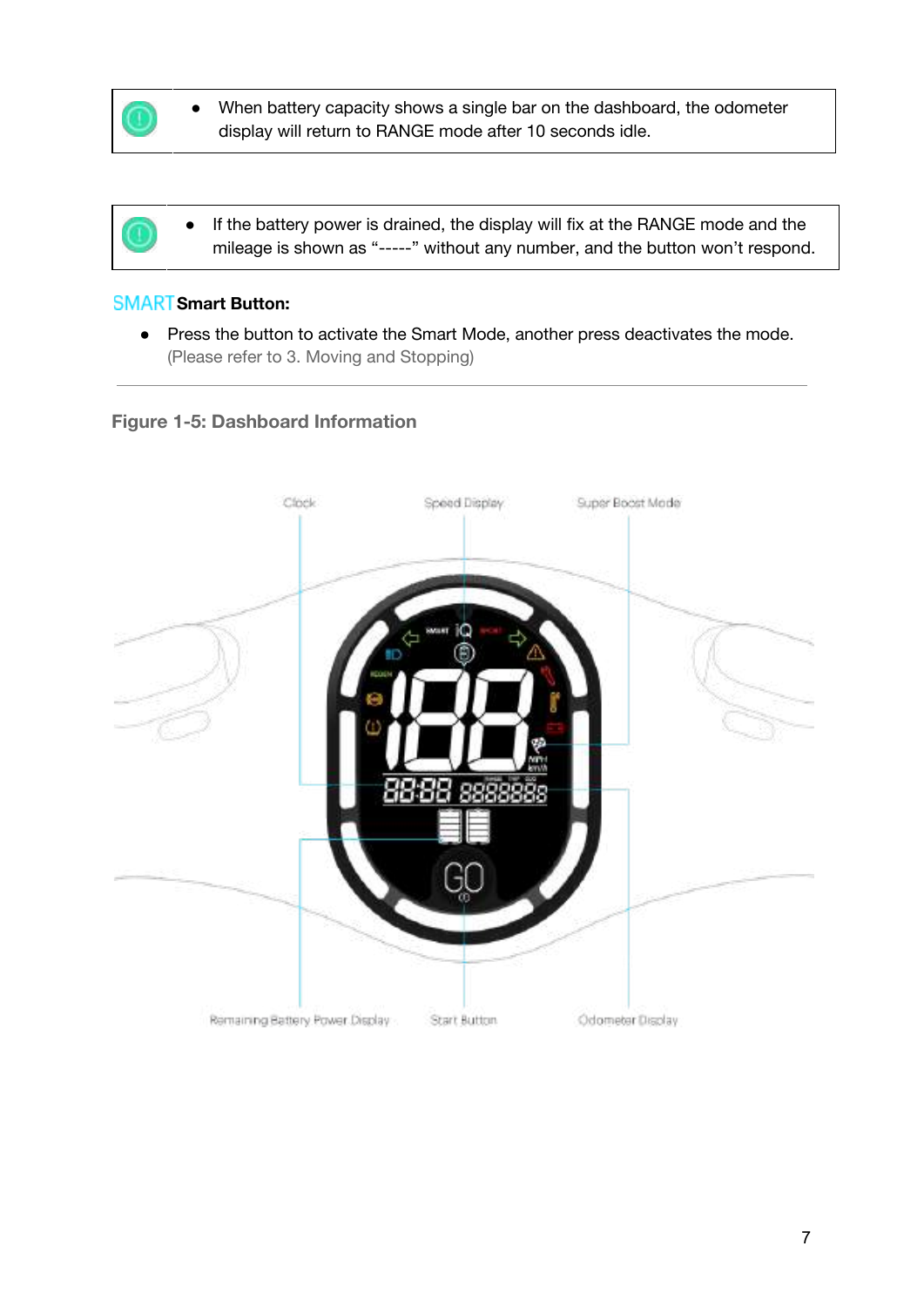## <span id="page-8-0"></span>**Figure 1-6: Dashboard Icon Name**



#### <span id="page-8-1"></span>**Table 1-1: Information about dashboard icon**

| 圖示      | 按鍵名稱                                  | 功能說明                                                                                                                                                                         |
|---------|---------------------------------------|------------------------------------------------------------------------------------------------------------------------------------------------------------------------------|
| GO      | Start button                          | Sets the Smartscooter <sup>®</sup> to motor standby mode or shuts<br>down the motor.                                                                                         |
|         | Remaining<br>battery power<br>display | Indicates the current battery level.                                                                                                                                         |
| 188     | Speed display                         | Indicates the current moving speed.<br>No figure is shown with motor off, and "0" is displayed if the<br>Smartscooter® is in motor standby mode and remains in<br>full stop. |
|         | <b>Super Boost</b><br>Mode            | If the Smartscooter <sup>®</sup> is in Super Boost Mode, the icon<br>lights up.                                                                                              |
| 88:88   | Clock                                 | Displays the current time; the time is automatically<br>calibrated when the owner exchanges batteries at a<br>GoStation®.                                                    |
| 8888888 | Odometer<br>display                   | Displays total mileage (ODO), single trip mileage (TRIP) and<br>estimated remaining mileage for the current charge<br>(REMAINING).                                           |
| ⇦       | Left turn signal                      | Blinks in sync with the left turn signal.                                                                                                                                    |
| ф       | Right turn<br>signal                  | Blinks in sync with the right turn signal.                                                                                                                                   |
| ⚠       | Attention                             | Turns on during operating errors or temporary system<br>abnormalities.                                                                                                       |
| ≣D      | High beam                             | Lights up along with the high beam.                                                                                                                                          |
|         | Malfunction                           | Informs the owner of any system abnormalities. The owner<br>should visit a Gogoro designated service center.                                                                 |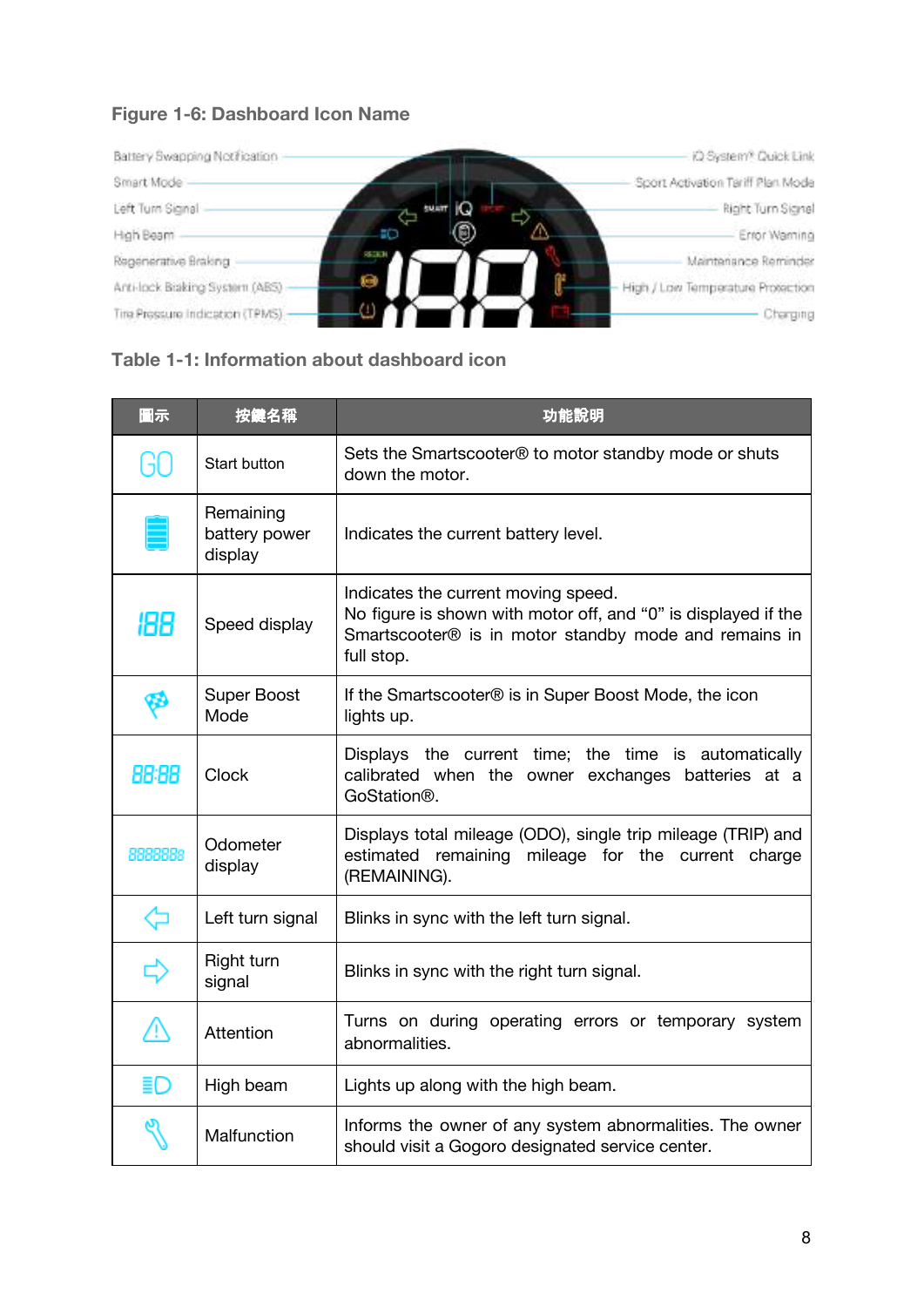|                                       | Over/under<br>temp. warning                   | In the case of motor or battery overheating, the sign lights<br>up to remind the owner that the system will reduce its<br>power output.                                   |
|---------------------------------------|-----------------------------------------------|---------------------------------------------------------------------------------------------------------------------------------------------------------------------------|
| ίQ                                    | iQ System <sup>®</sup><br><b>Quick Link</b>   | The sign fully lights up when the Smartscooter <sup>®</sup> connects<br>to the owner's smartphone and dims when no connection is<br>established.                          |
| <b>SPORT</b>                          | <b>Sport Activation</b><br><b>Tariff Plan</b> | The sign lights up when the Smartscooter $\circledR$ is set to Sport<br>Activation Tariff Plan (premium upgrade).<br>Please consult the service center or sales<br>staff. |
| <b>SMART</b>                          | Smart Mode                                    | The sign lights up when Smart Mode is activated, blinks<br>when Smart Mode is activated.                                                                                  |
| $\left( \left. \cdot \right) \right.$ | <b>TPMS</b>                                   | Lights up if TPMS is installed and tire pressure is abnormal.<br>FRONT: Front tire; REAR: Rear tire.                                                                      |
| <b>REGEN</b>                          | Regenerative<br>braking                       | Lights up when regenerative function is activated.                                                                                                                        |
|                                       | Directional ring                              | Displays several riding info.                                                                                                                                             |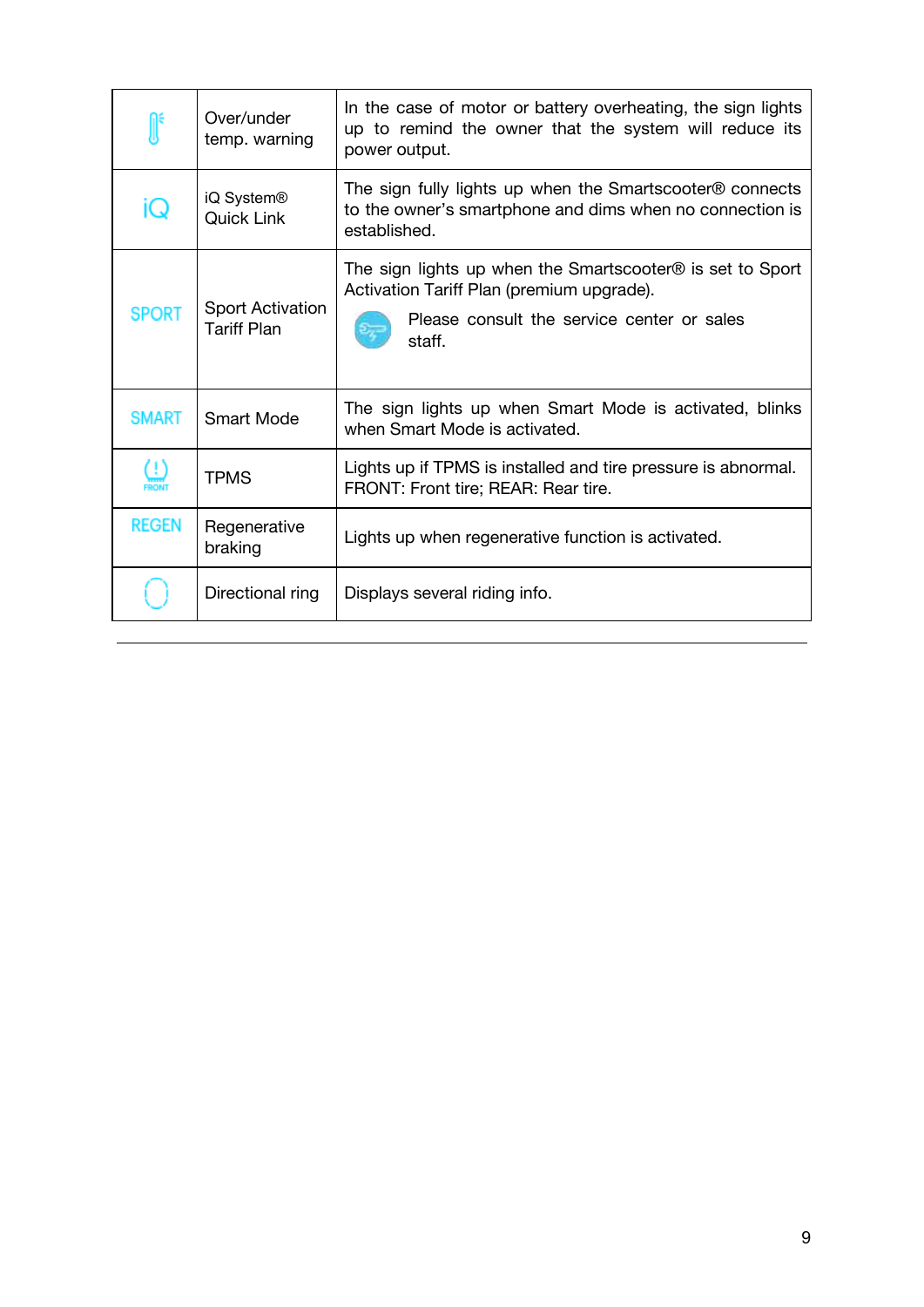# <span id="page-10-0"></span>2.Locking, Unlocking, Power On and Opening Trunk

# <span id="page-10-1"></span>**Models with iQ System® Smart Key Card**

<span id="page-10-2"></span>**Figure 2-1: iQ System® Smart Keycard**



Swipe iQ System® Smart Keycard (featuring contactless communication ability) near iQ System® sensor to easily lock or unlock your Smartscooter®.



|  | 1. Please preserve the iQ System® Smart Keycard carefully, do not bend, cut,<br>or expose it under direct sunlight.            |
|--|--------------------------------------------------------------------------------------------------------------------------------|
|  | 2. Do not use more than one iQ System <sup>®</sup> Smart Keycard at the same time to<br>prevent sensor error.                  |
|  | 3. Do not place the iQ System® Smart Keycard with a metal item when using.                                                     |
|  | 4. iQ System <sup>®</sup> on Smartscooter <sup>®</sup> might not respond to your iQ System <sup>®</sup>                        |
|  | Smart Keycard if you swipe it too fast or place it not close enough to the<br>sensor, simply wait a moment and swipe it again. |
|  | 5. iQ System® Smart Keycard works best within 4 cm, place iQ System®                                                           |
|  | Smart Keycard on the sensor to have better sensitivity.                                                                        |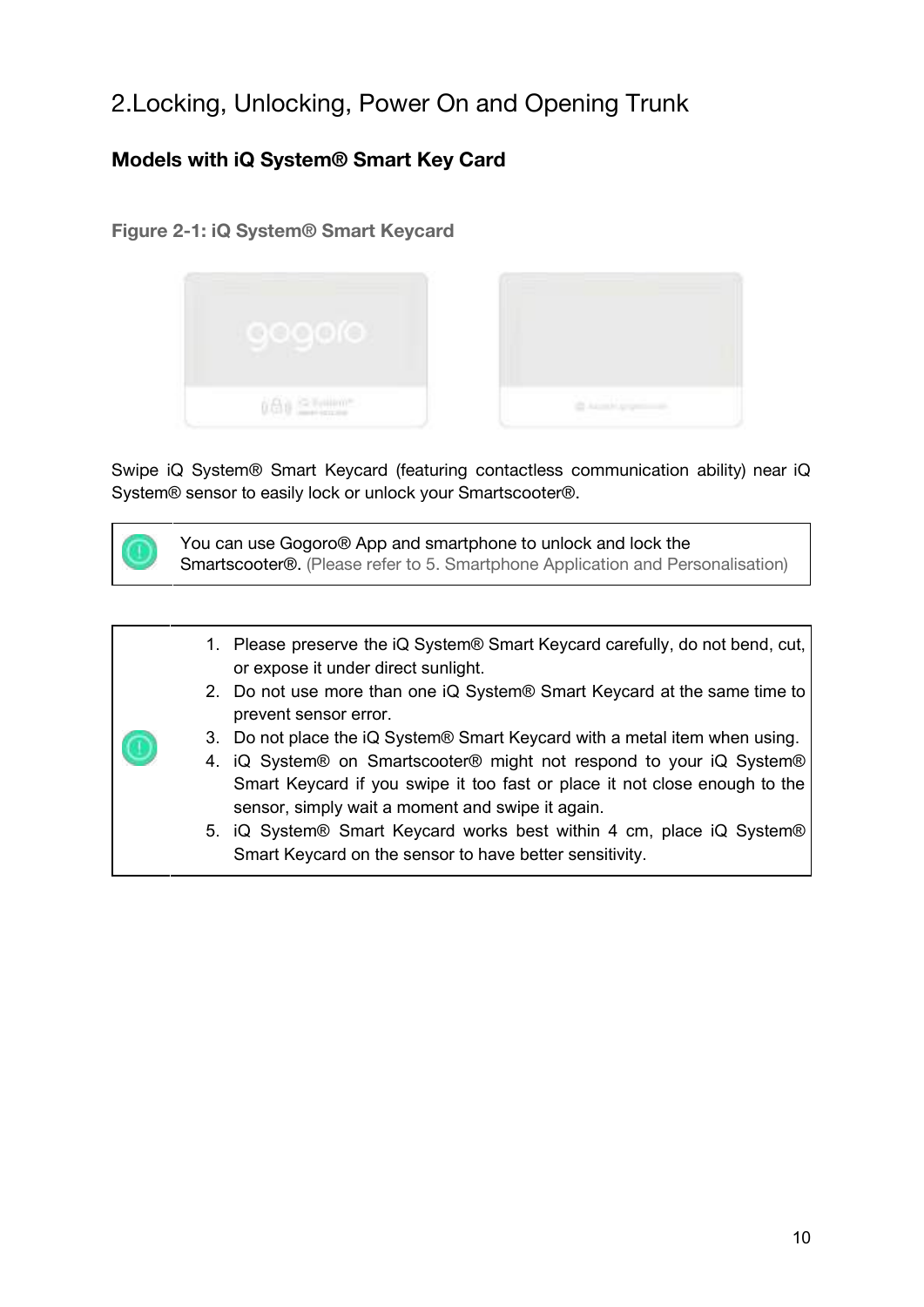#### <span id="page-11-0"></span>**Unlocking and Turning On System Power**

<span id="page-11-1"></span>



- To unlock the Smartscooter®, make sure the handlebar is all the way to the left. Swipe the iQ System® Smart Keycard near iQ System® sensor to unlock your Smartscooter®.
- The headlight and tail light will flash, the dashboard light up, with an audible tone. The handlebar released after the CLICK sound.



Please make sure the handlebar is at the left side end when trying to unlock the Smartscooter®, or the lock might not successfully release.

The Smartscooter® will lock automatically if there is no further action for 3 minutes after unlock.



#### <span id="page-11-2"></span>**Locking**

- To lock the Smartscooter<sup>®</sup>, turn the handlebar all the way to the left end and swipe the iQ System® Smart Keycard near the iQ System® sensor.
- The headlight and tail light will flash, the dashboard dimed, with an audible tone. The handlebar locked after the CLICK sound.



Turn the handlebar all the way to the left end and make sure the handle bar lock is successfully locked when locking the Smartscooter®.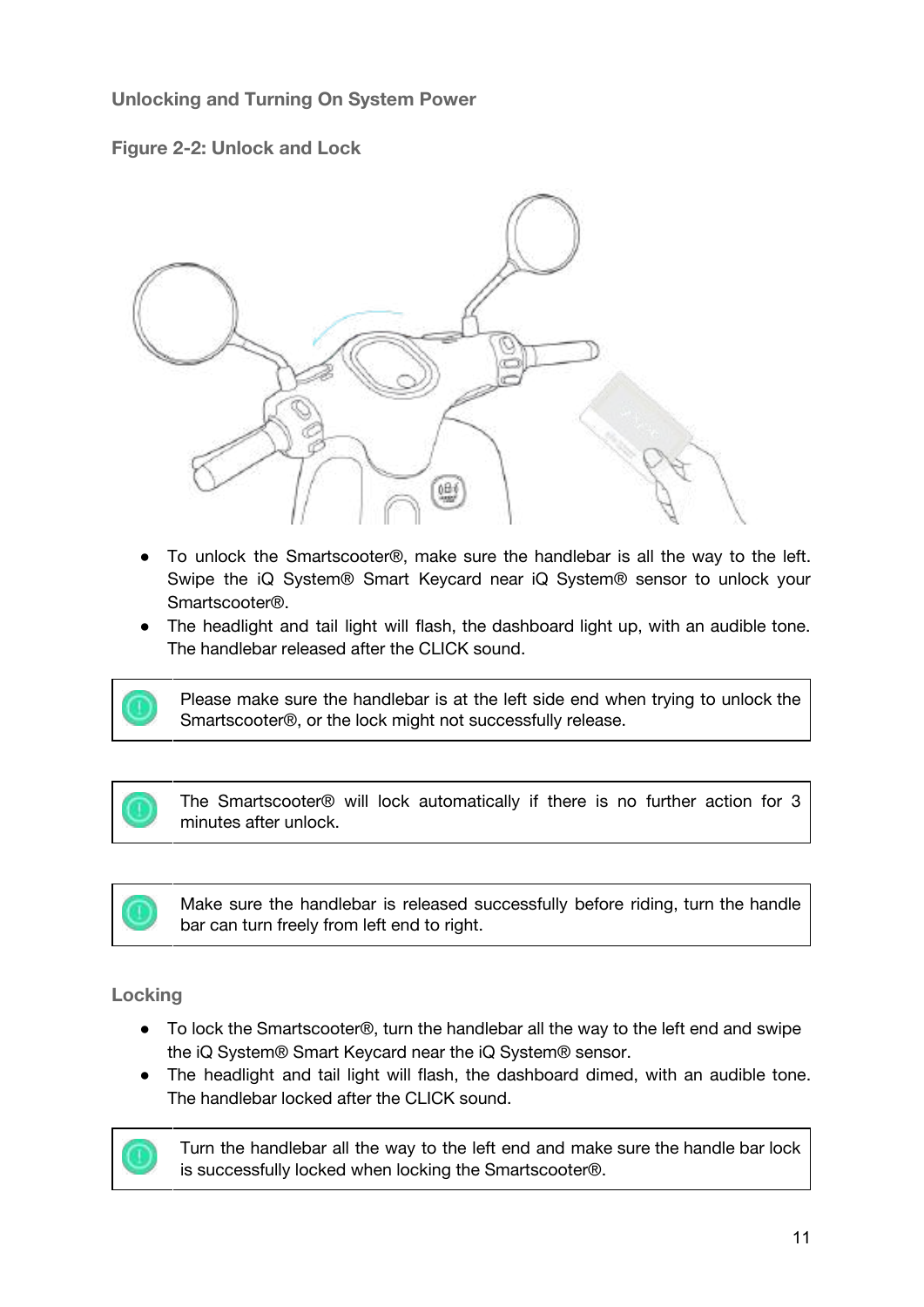#### <span id="page-12-0"></span>**Opening the Luggage Compartment**

- To open the luggage compartment when the Smartscooter® is locked, long press the "seat opening" and swipe the iQ System® Smart Keycard at the same time.
- To open the luggage compartment when the Smartscooter® is unlocked and motor is off, press the  $\sum$  "seat opening" button.
- If you open and close the seat within 180 seconds, the Smartscooter® will return to the unlocked state to prevent you from locking the iQ System® Smart Keycard in the luggage compartment. If the seat remains open for over 180 seconds, the Smartscooter® will lock automatically. You can use Gogoro® APP to activate or deactivate this feature.
- To prevent lock the iQ System<sup>®</sup> Smart Keycard in the luggage compartment while swapping battery, if you accidentally close the seat when Gogoro Network™ Smart

Battery is not in the compartment,  $\Box$  icon on the dashboard will flash and able to use  $\sum$  "seat opening" for 30 seconds.

Please do not leave your valuables unattended in the luggage compartment.



The seat might be unable to detach smoothly in some cases, e.g. when the luggage compartment is full and the seat is pushed upwards by the objects in it.

In such situations, please push down the tail of the seat, and press the "seat opening" button, release or lift the seat when you hear the "Click" sound.



The luggage compartment can't be opened while on the move or the motor is standing by.

The Smartscooter® will be locked once the luggage compartment is opened, the error warning lights up for 10 seconds. The Smartscooter® cannot be

unlocked with the luggage compartment open. Please make sure it's securely closed before unlocking again.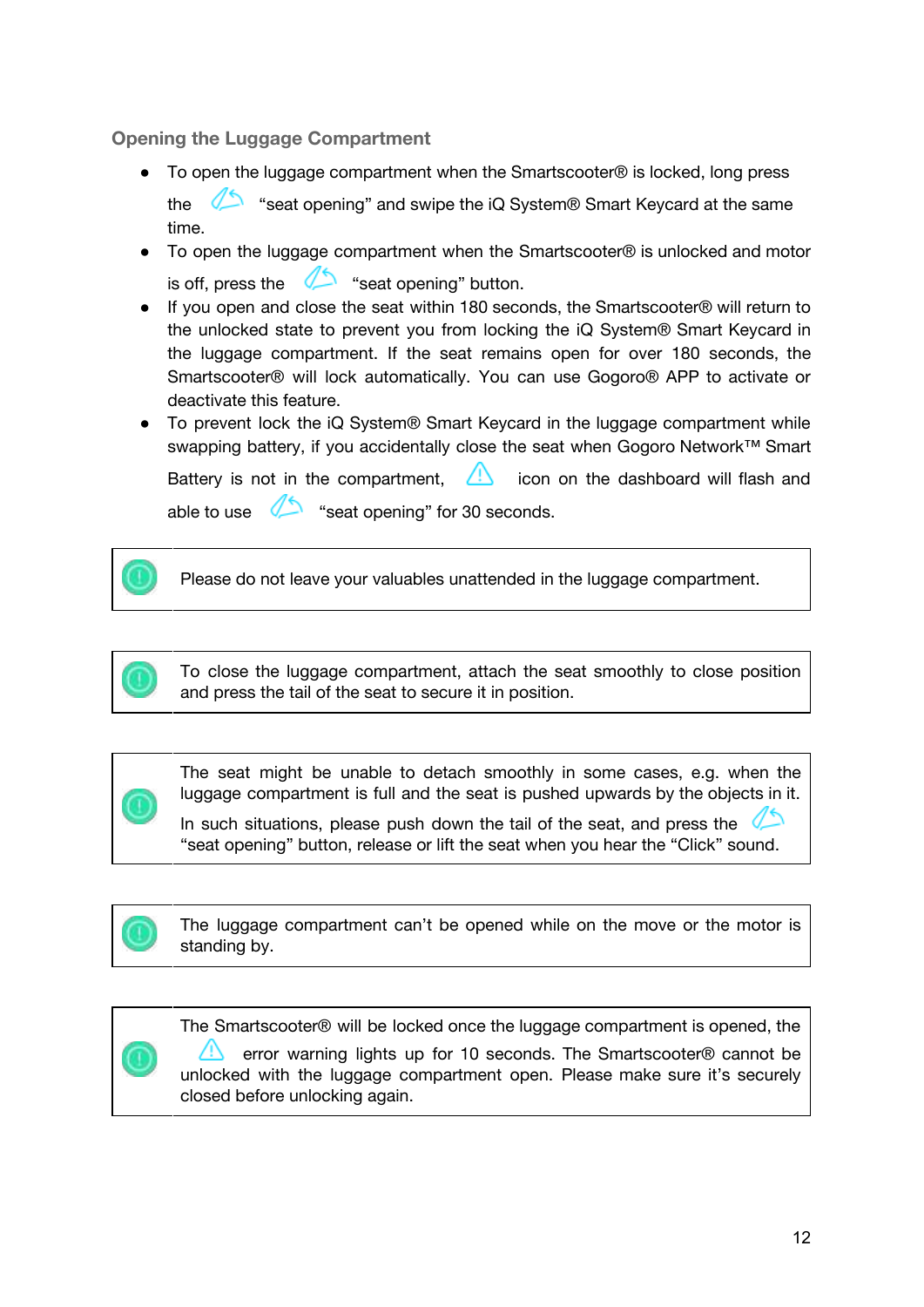

Gogoro<sup>®</sup> App supports the personal setup of Luggage Compartment (see 5. Smartphone Application and Personalization)

<span id="page-13-0"></span>**Front storage compartment (for certain models only)**

- When opening the front storage compartment, push the dent mark on the compartment cover forward.
- The front storage compartment shall remain closed when riding.
- When closing the front storage compartment, place the cover at a close position and then push the dent mark to secure the cover.
- Make sure the front storage compartment cover is fixed and secured before riding.

#### <span id="page-13-1"></span>**Hibernation Mode**

- The Smartscooter® enters hibernation mode under the following circumstances:
	- When the battery level is too low (when no battery level bar on dashboard), and the Smartscooter® is locked over 3 minutes.
	- When Smartscooter® idles for a long time (Depends on current battery level).
	- When the Gogoro® battery is away from the vehicle for longer than 48 hours.
- $\bullet$  The  $\left\langle \cdot \right\rangle$  icon on the dashboard will flash for several seconds to confirm release from hibernation mode.
- With hibernation mode deactivated, you can use the iQ System<sup>®</sup> Smart Keycard to unlock the Smartscooter®.

### <span id="page-13-2"></span>**Models with mechanical key**

<span id="page-13-3"></span>**Figure 2-3: Mechanical Key Central Lock**



<span id="page-13-4"></span>**Unlocking and Turning On System Power**

● Use the magnetic tip of the key to open the keyhole shutter.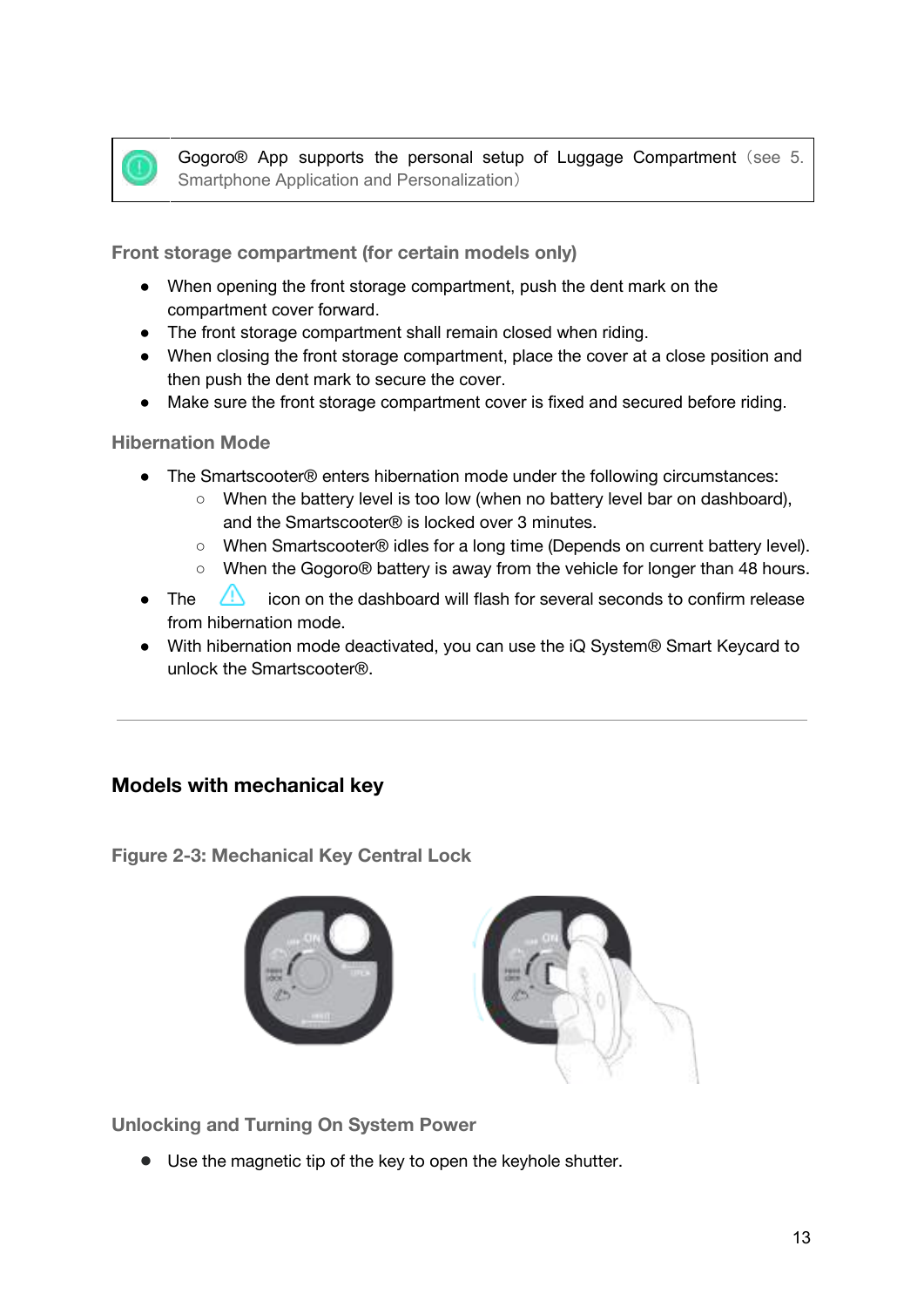- Insert the mechanical key into the keyhole, press it and turn clockwise from "LOCK" to "OFF" position to open the handle bar lock.
- Turn the key clockwise once again to "ON" position to turn on system power. The key cannot be pulled out now.



Do not turn the key to "OFF" or "LOCK" position, or the power will be shut down and might cause danger.

<span id="page-14-0"></span>**Turning Off System Power**

● Turn the key counterclockwise from "ON" to "OFF" to turn off system power.

<span id="page-14-1"></span>**Opening the Luggage Compartment**

● Turn the key counterclockwise from "OFF" or "LOCK" position to open the seat.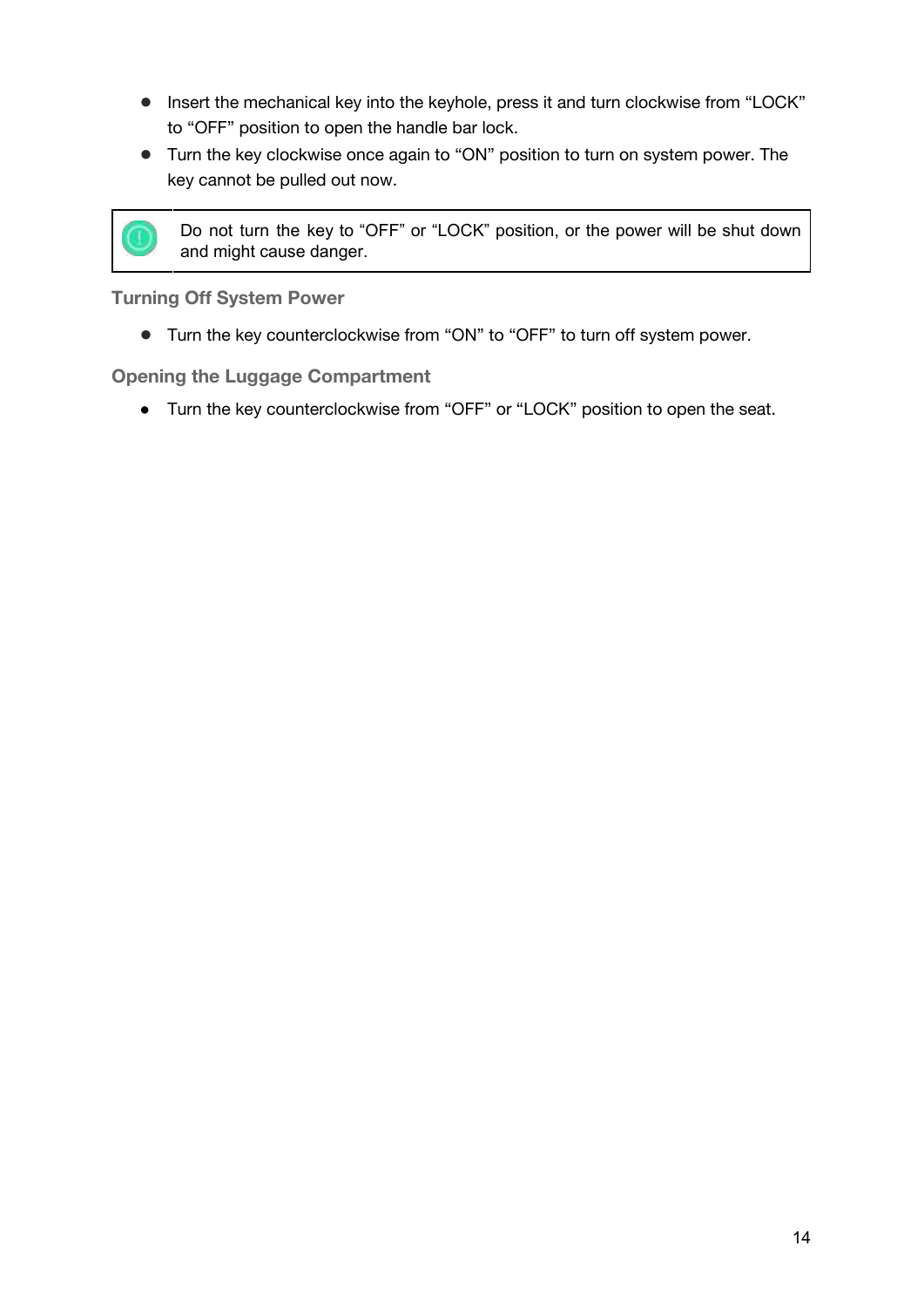# <span id="page-15-0"></span>3. Moving and Stopping

# <span id="page-15-1"></span>**Startup and Takeoff**

An additional startup sequence is needed to enter the Motor Standby Mode and be ready for takeoff.

- Please make sure the scooter is unlocked.
- Retract the main stand and side stand, leave the electronic throttle or reverse throttle not activated, close the seat firmly and keep the scooter in complete standstill.
- Hold down the brake lever and press the  $\overline{U} \cup \overline{U}$  "GO" button; you'll see the speedometer on the dashboard start counting down. The scooter enters motor standby mode as "0" appears on the speedometer.
- Release the brake lever and twist the throttle to start riding.

# <span id="page-15-2"></span>**Stopping**

To slow down or stop the Smartscooter®, hold down the brake lever while moving.

- The braking light at the tail will light up when holding down the brake lever.
- The braking light will snub out when releasing the brake lever.
- During the emergency brake from high speed, all turn signals lights will flash rapidly to remind other drivers on the road.
- Flashing signals will turn off when you release the brake lever, or when the vehicle speeds lower down.



The throttle will not respond while the Smartscooter® is moving backwards (gliding or being pushed), and the torque will be inactive until the Smartscooter® is fully stopped to 0 km/h.



Please keep hands free from the throttle or reverse button when starting the scooter, and please keep the stands retracted, seat closed firmly and the scooter

in complete standstill. Check above conditions if the  $\Box$  warning symbol displayed when you try to start Smartscooter®.



Extending the side stand when the Smartscooter® is moving at low speed (< 5km/h) will turn the motor off. Please do not extend it while on the move to avoid the sudden power loss or unexpected danger.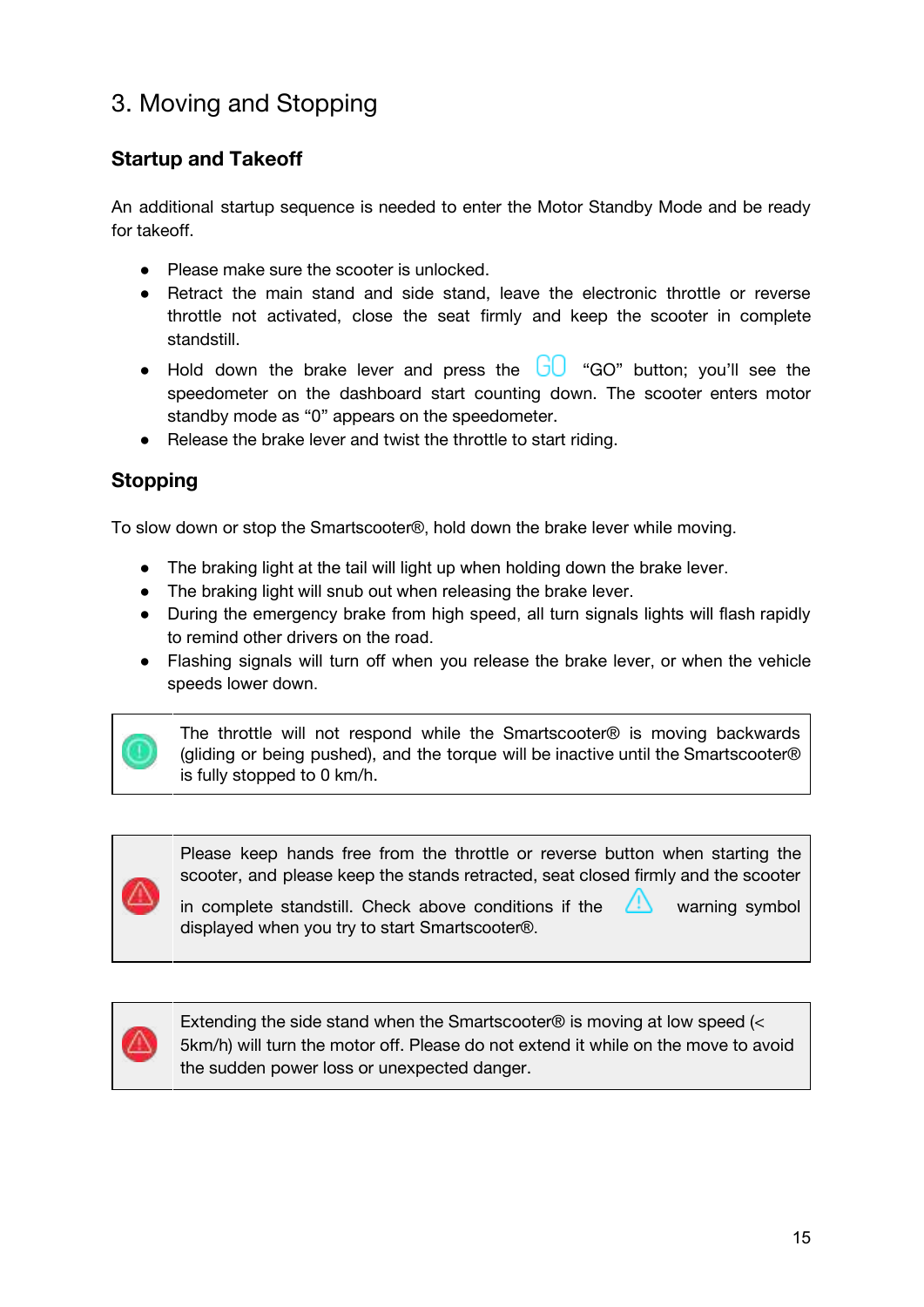

Holding the brake lever and long press on the  $\Box$  "GO" button can cut the power and turn the motor off immediately in emergency cases. Please use it only in emergency cases.

The scooter can only be started when complete standstill. If the motor shuts off or loses power accidentally, please glide or push the Smartscooter® to the roadside slowly and carefully before trying to restart the Smartscooter®. Do not attempt to restart it while in motion or at the middle of the road.

#### <span id="page-16-0"></span>**Regenerative Braking**

<span id="page-16-1"></span>**Figure 3-1: Regenerative braking button**

#### **Model with iQ System® Smart Key Model with mechanical key**

# Seat Open / Regen Button Rogert Button

When you release throttle and let the Smartscooter® glide during riding, the regenerative braking function might be activated. It converts dynamic energy to electric energy, and puts the energy back into the Gogoro Network™ battery.

- When regenerative braking is activated, the  $\blacksquare$  remaining battery power display on the dashboard will show an animation to inform you that the battery is charging.
- The power recovery rate can be adjusted or turned off through the Gogoro® App. When regenerative braking is activated, you will feel a braking force on the rear wheel. The higher the power recovery rate you set, the stronger the braking force.
- The brake light turns on when regenerative braking is activated.
- The system sets the intensity of regenerative braking based on the setting in the Gogoro® App, but also takes the current speed and remaining battery level into consideration, and makes minor adjustments accordingly.
- In some instances, e.g. the Gogoro Network™ battery is nearly fully charged, regenerative braking will not be activated.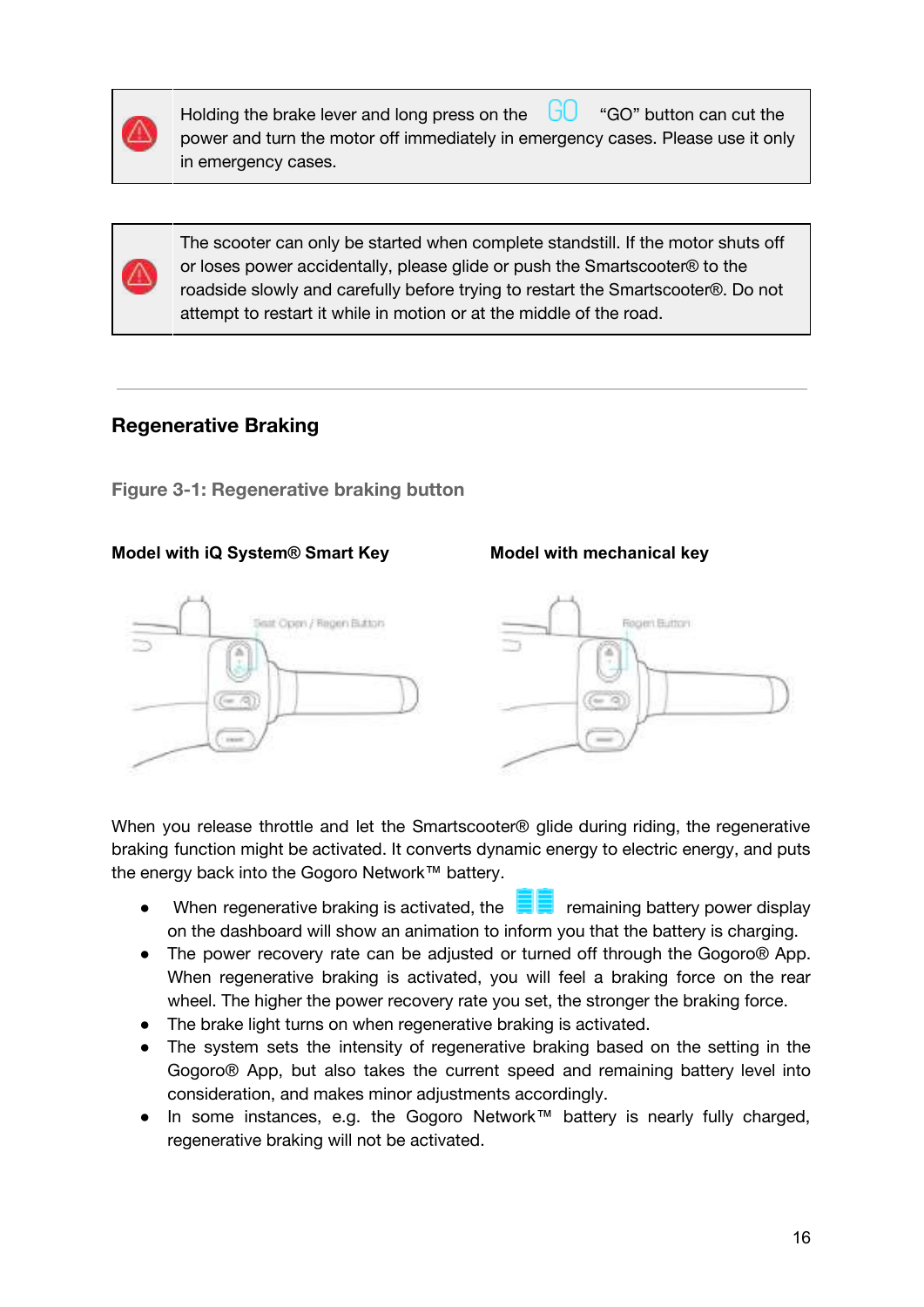

You can turn on or turn off regenerative braking function by pressing the "Regen" button on the right hand side. (Please refer to 1. Before you hit the road)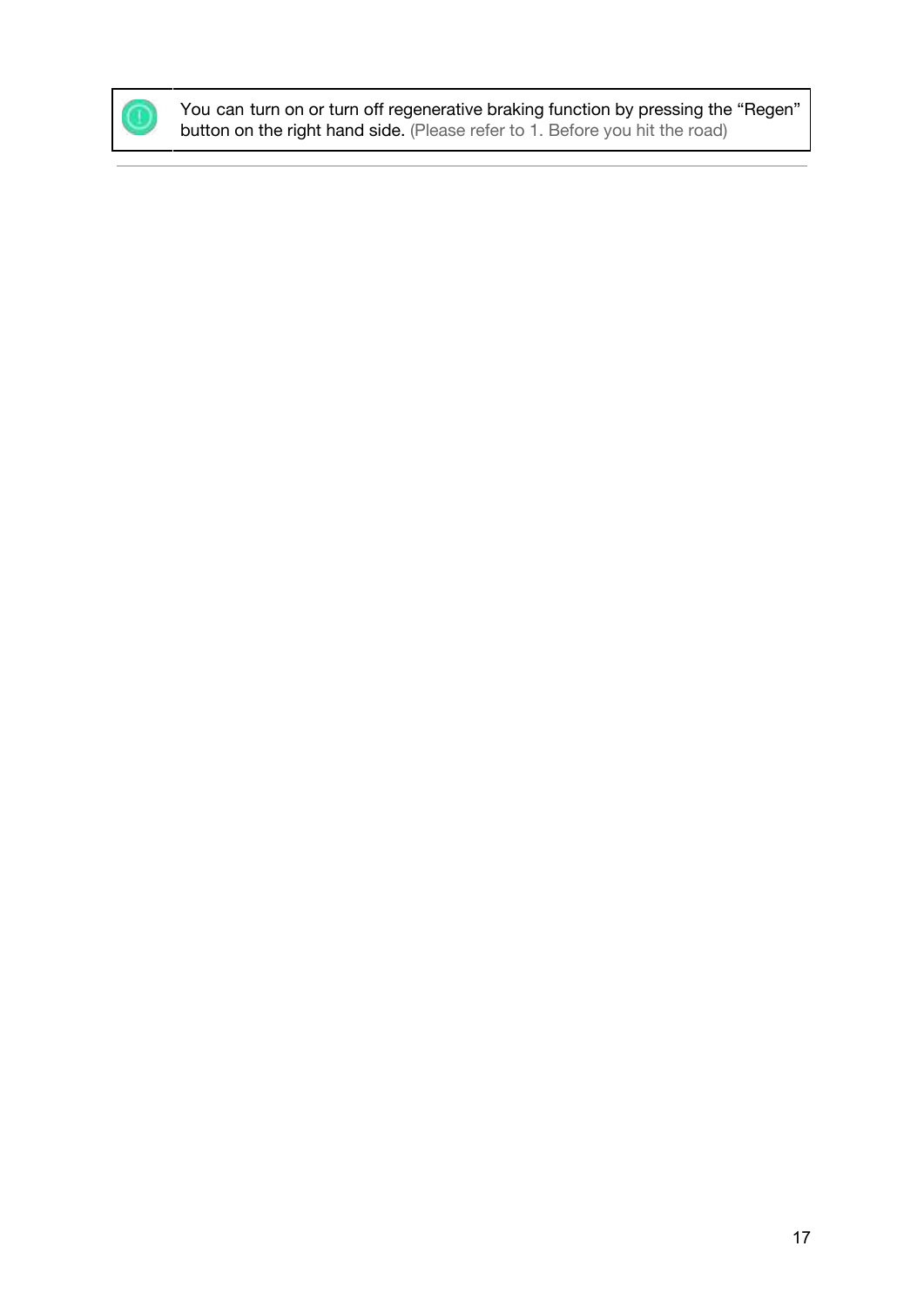# <span id="page-18-0"></span>**Reversing**

<span id="page-18-1"></span>**Figure 3-2: Reverse button**



Please follow the instructions below to reverse:

- Make sure the scooter is started and is in motor standby mode.
- Make sure the scooter is in complete standstill and its electronic throttle is not activated.
- Press the reverse button, the Smartscooter® will reverse slowly with flashing and audible warning signs.



# <span id="page-18-2"></span>**Motor Shut-off and Locking Scooter**

- Please make sure the Smartscooter® is completely stopped and standstill before shutting off the motor.
- (Models with iQ System® Smart Key Card) Hold the brake lever and press the

 $GO$  "GO" button or extend the side stand to shut the motor off; the speedometer display turns off and the electronic throttle will deactivate when the motor shut-off.

- (Models with mechanical key) Turn the key to "OFF" position.
- Lower the side stand or main stand to park the scooter firmly.
- Turn the handlebar to the left end.
- (Models with iQ System® Smart Key Card) Swipe iQ System® Smart Key Card and the handlebar will be locked after the "click" sound.
- (Models with mechanical key) Push the key toward and turn the key to "LOCK" position. Press the "SHUT" button to close the keyhole shutter.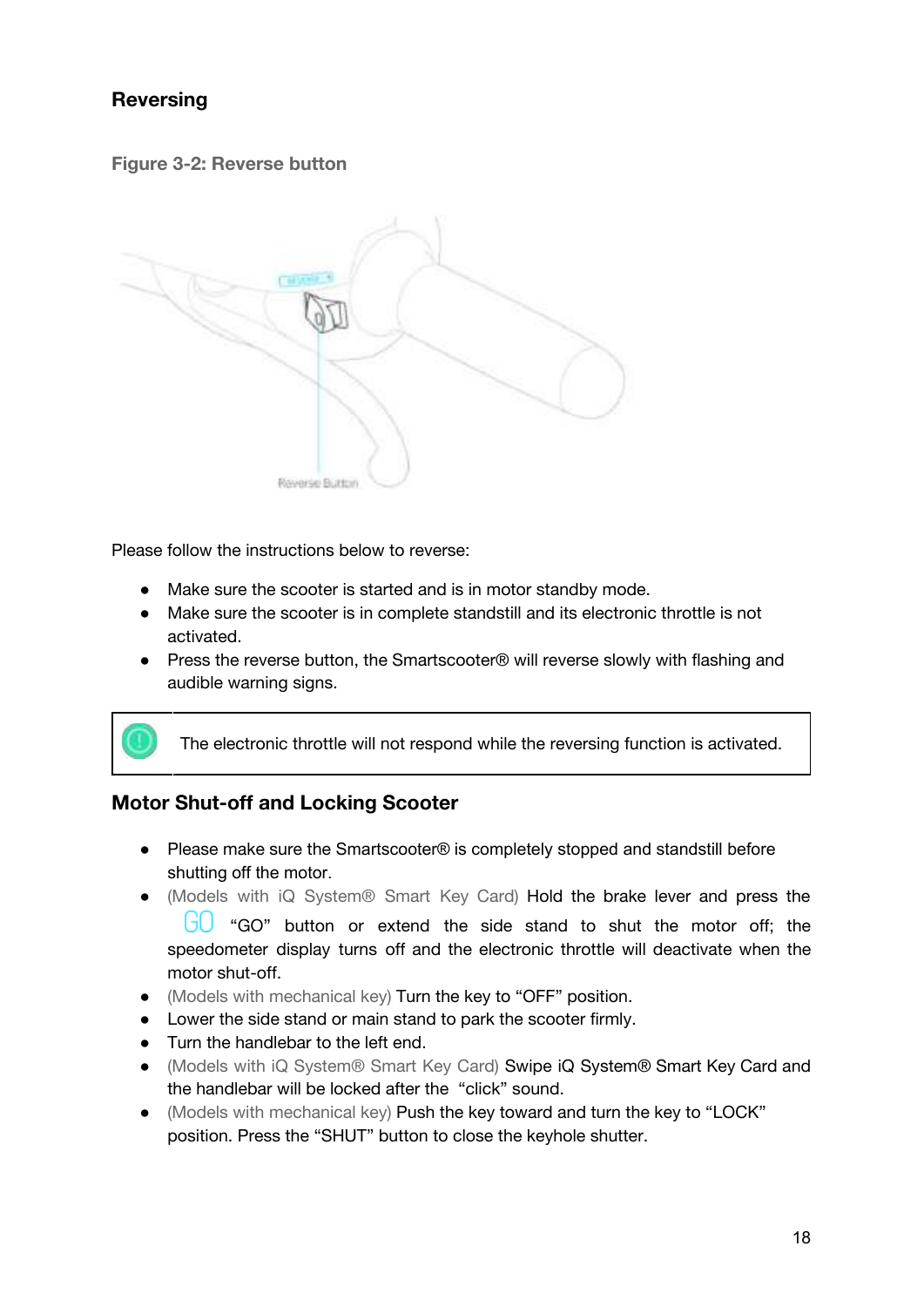

(Models with iQ System® Smart Key Card) If there is no further operation on the Smartscooter®, the Smartscooter® will automatically lock the handle bar in 3 minutes after motor off.

Please turn off the motor before jacking Smartscooter® with the main stand.

When the motor stays ON and no further operation for a while, Smartscooter® will play sound effects every 12 seconds to remind owners for safety.



(Models with mechanical key) If the battery level is very low, and no further operation is performed within three minutes after motor shut off, the Smartscooter® locks itself automatically. Please turn the key to "OFF" then turn it back to "ON" again to resume system power.

## <span id="page-19-0"></span>**Smart Mode**

- The Smart Mode dynamically tunes the scooter motor output according to road conditions and rider preference for optimized safety and power efficiency.
- Pressing the Smart Mode button activates or deactivates the function. SMART icon on the dashboard will light up accordingly.

### <span id="page-19-1"></span>**Super Boost Mode**

- The Super Boost Mode increases power output for instant takeoff and higher speed.
- Press the Super Boost Mode button on the right handle to activate or deactivate. The Super Boost Mode symbol goes on to indicate activation.

Activating Super Boost Mode increases power consumption and decreases the mileage of each battery exchange.



Super Boost Mode might be turned off automatically or not be able to be activated, when the battery level is low or the battery is not operating in the proper temperature range. Swapping fully charged batteries can restore the function.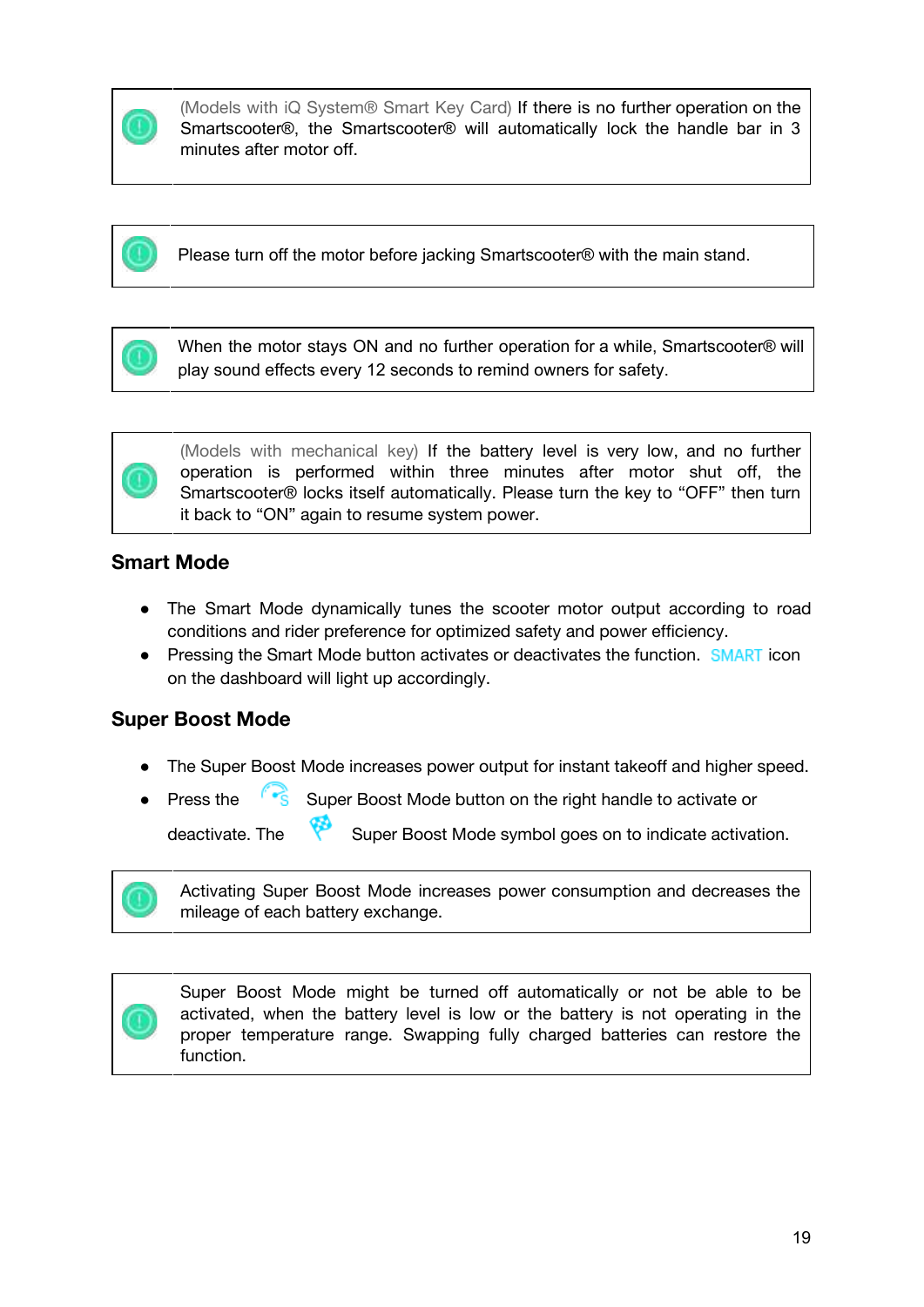## <span id="page-20-0"></span>**Low Energy Mode**



<span id="page-20-1"></span>**Figure 3-3: Dashboard display in Pre-Crawl Home Mode**

- When the battery level is running low, the battery level indicator on the dashboard will flash slowly with a single capacity bar. Recommend to replace the batteries soon.
- The Smartscooter® will enter "Pre-crawl home mode" when battery level flashes rapidly with a single capacity bar. The Smartscooter® will lower the motor output with speed limit to preserve battery power. A beep sound will repeat every 20 seconds. Replace the batteries in 24 hours or before power on the Smartscooter® motor (which come in first) if you see a battery alert when you unlock the Smartscooter®.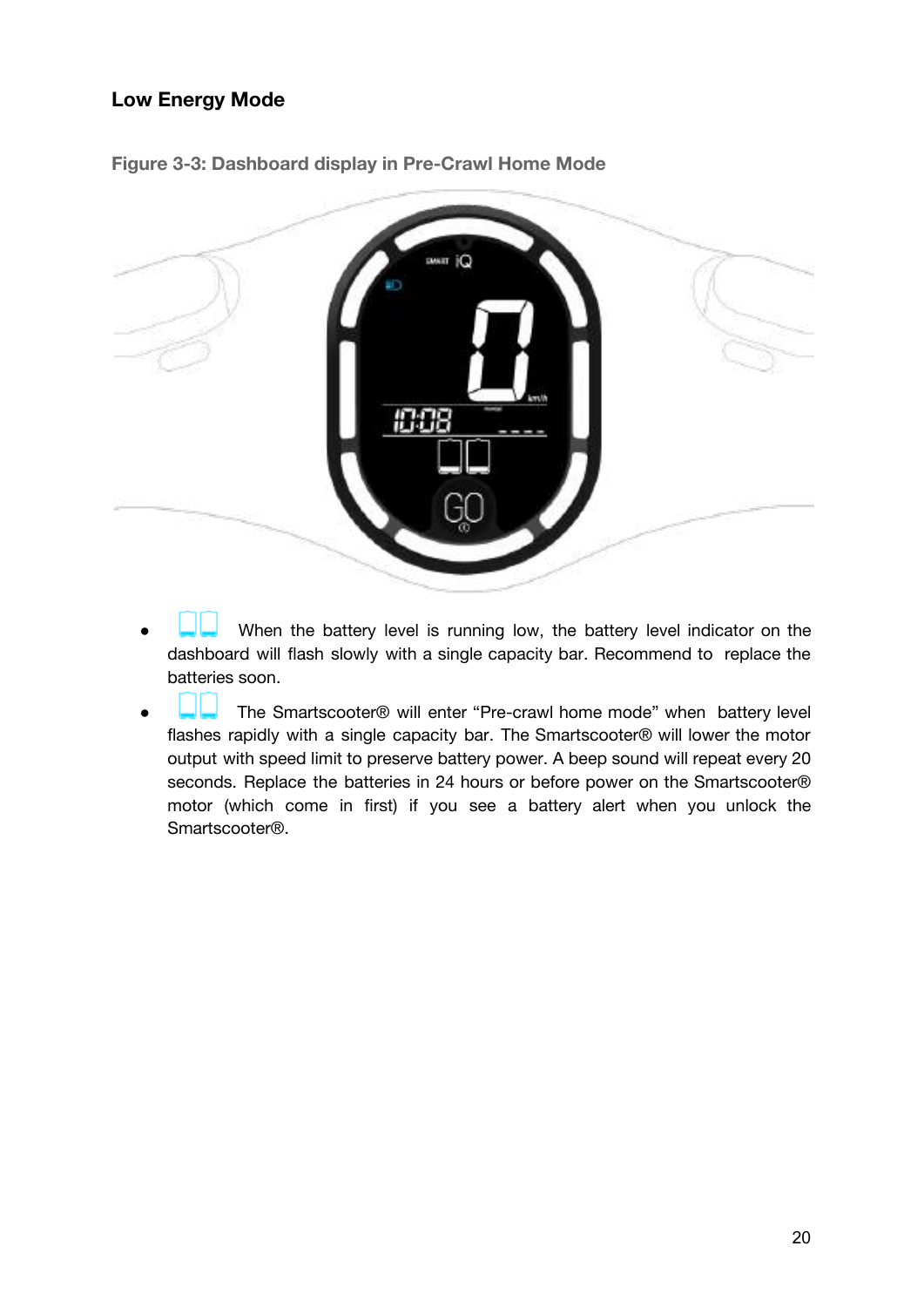#### <span id="page-21-0"></span>**Figure 3-4: Dashboard display in Crawl Home Mode**

| <b>SMART</b>        |  |
|---------------------|--|
|                     |  |
| <b>SHEET</b><br>--- |  |
|                     |  |
|                     |  |

- The Smartscooter® will enter "Crawl home mode" when the battery level shows no capacity bar. This indicates that batteries are at an extremely low level and require immediate exchange, or the battery level could run out at any minute. The Smartscooter® will have speed limitation at 25km/h and a beep sound repeats every 20 seconds. The "RANGE" display on the dashboard shows "------" without the mileage figure. Replace the batteries in 24 hours or before power on the Smartscooter® motor (which come in first) if you see a battery alert when you unlock the Smartscooter®.
- The scooter will regain its normal performance once the batteries are replaced.

(Models with iQ System® Smart Key) When there is no capacity bar on battery level display, the Smartscooter® enters hibernation mode in 3 minutes

automatically when locked. Long press  $\Box$  "GO" button for 3 seconds after battery exchange to unlock the Smartscooter®. (Please see 2. Locking, Unlocking, Power On and Opening Trunk - Hibernation mode)

#### <span id="page-21-1"></span>**Over / under Temperature Warning**

- Extreme usage or environmental conditions might cause the battery to hit high temperature or low temperature protection.
- When **U** Temperature Warning symbol on the dashboard lights up in orange, indicating that the battery is now over temperature. The Smartscooter® will detune the motor output temporarily. Swap your batteries at a nearby GoStation® to retrieve power output immediately or part the Smartscooter® and ride it later.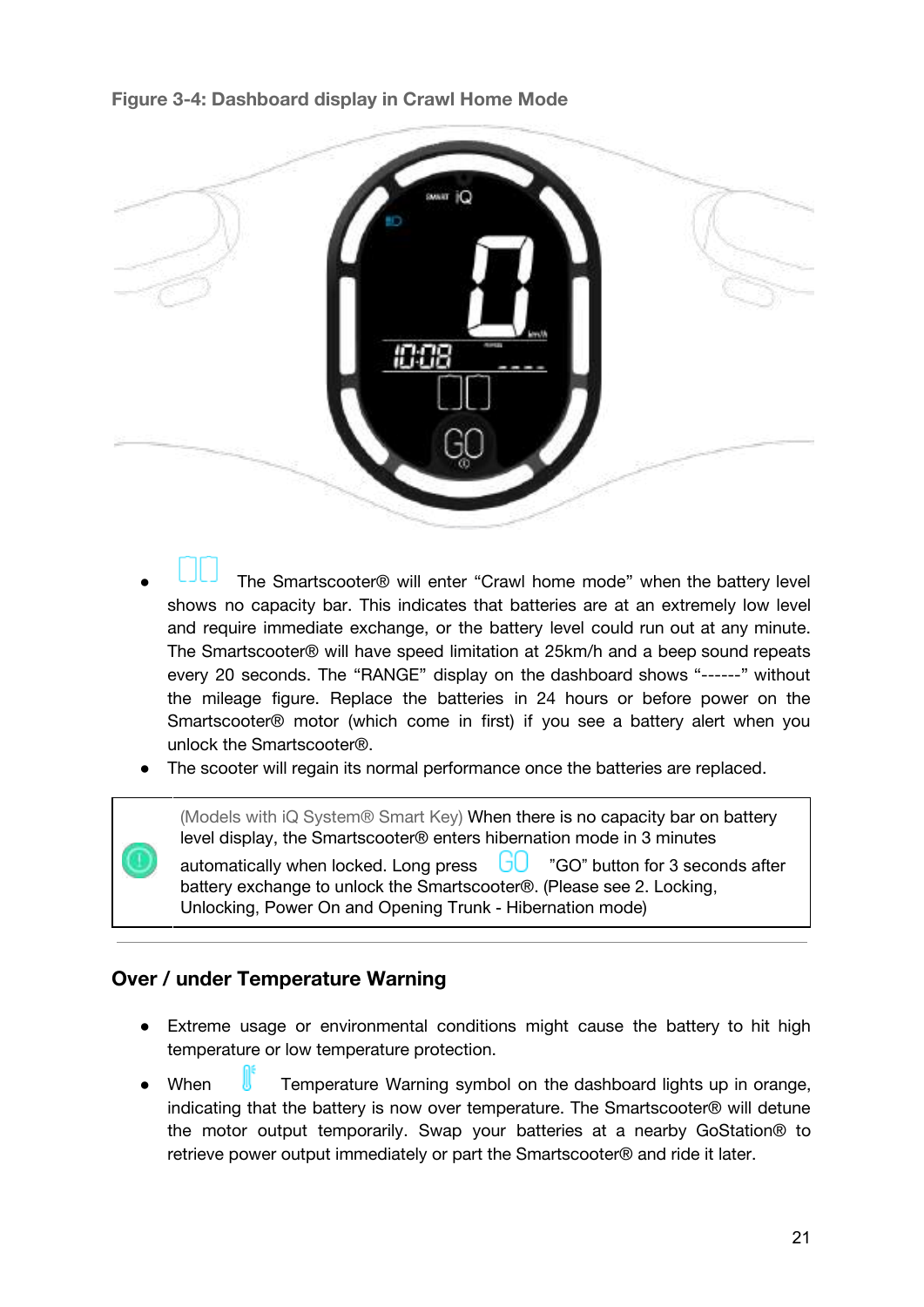• When **T**emperature Warning symbol on the dashboard lights up in blue, indicating that the battery is now under temperature. The Smartscooter® will detune the motor output temporarily. Swap your batteries at a nearby GoStation® to retrieve power output immediately or continue your riding, the battery temperature will rise up in several miles.

# <span id="page-22-0"></span>**Fall Down Protection**

- If the Smartscooter® falls down when it's unlocked or while the motor is on, it will shut down and lock automatically for safety.
- Check the Smartscooter<sup>®</sup> before trying to unlock it.
- Models with iQ System® Smart Keycard:
	- Swipe the iQ System® Smart Key Card near iQ System® sensor twice to unlock your Smartscooter®.
- Models with mechanical key:
	- Turn the key to "OFF" then turn it back to "ON" again.
- ●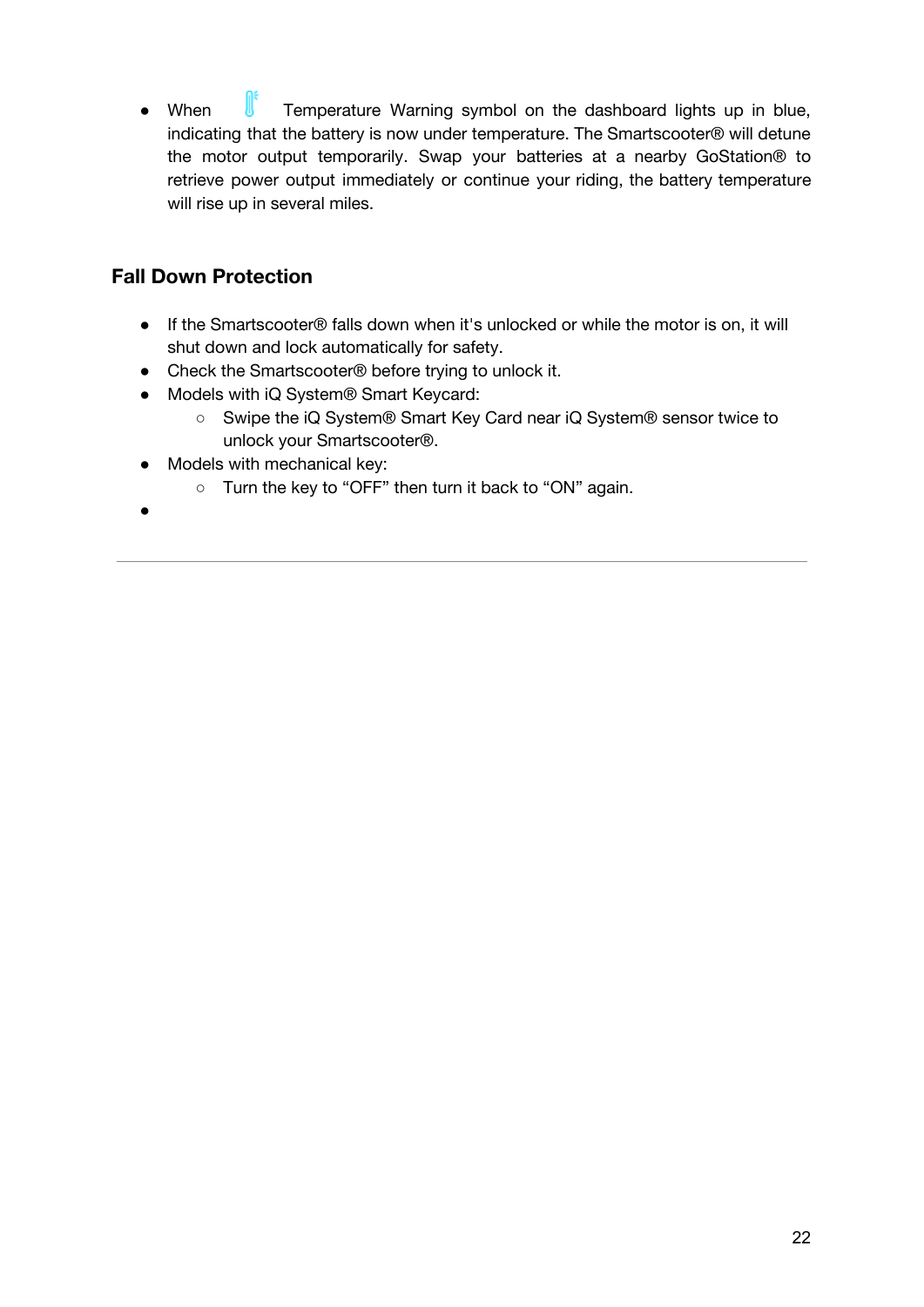# <span id="page-23-0"></span>4. Battery exchange

With Gogoro Network™ battery swap station, Gogoro Smartscooter® relieves you from the lengthy recharging process and makes it convenient to have fully charged batteries.

## <span id="page-23-1"></span>**GoStation®**

- Through the Gogoro® App on your smartphone, you can find the locations of the nearest GoStation® in no time and quickly exchange your batteries.
- The touchscreen on each GoStation<sup>®</sup> provides information such as condition reports for your scooter, the weather, news and promotional offers.

<span id="page-23-2"></span>**Figure 4-1: Exterior of GoStation®**



The information on the touch screen might vary due to the legal regulations or device, and the information provided is only for user's convenience. Until further announcement by Gogoro, Gogoro is not responsible for the integrity, correctness or effectiveness of the information provided.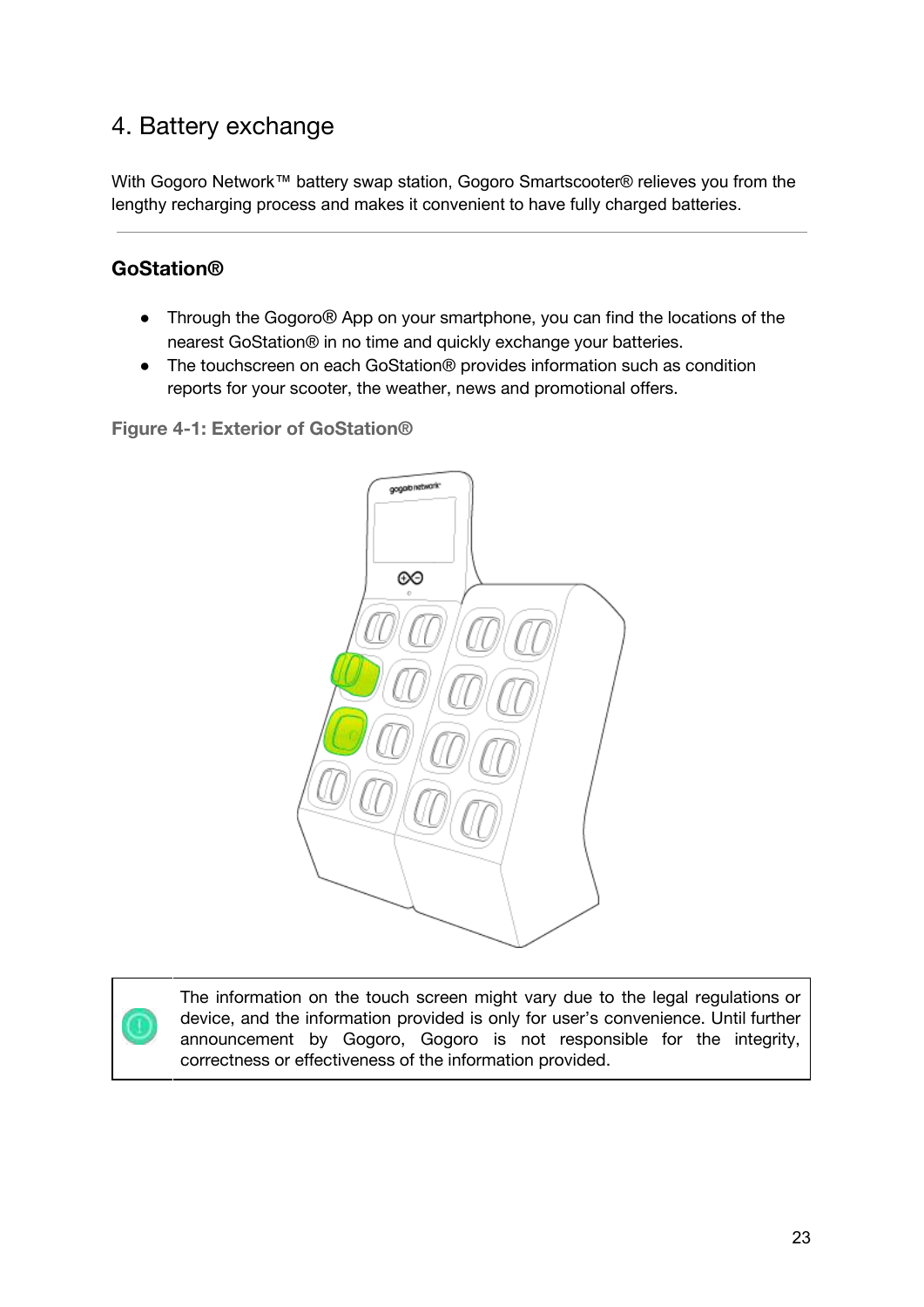# <span id="page-24-0"></span>**Replacing Gogoro Network™ Smart Batteries**

- Park the vehicle safely besides a GoStation. Shut down the motor by extending the side stand.
- Open the seat.
- Pull out the smart battery by holding the smart battery handles. Support the smart battery with your other hand.
- Insert the smart battery into an empty GoStation<sup>®</sup> slot and push it in all the way until it's locked and you hear a confirmation sound.
- If the screen says "Please insert your other smart battery", pull out and insert the second smart battery by following step 3.
- After the smart battery(ies) are inserted successfully, fresh smart battery(ies) will pop out in a few seconds.
- Insert the fresh smart battery(ies) into your vehicle, unlock the vehicle, and you are ready to roll.

Popped-out smart batteries will protrude 30 cm from the GoStation panel, so please keep clear a minimum 30 cm in front of GoStation when you are waiting for fresh smart batteries. Make sure all vehicles, objects, personnel and children stay clear to avoid being hit by the smart batteries.

### <span id="page-24-1"></span>**Figure 4-2: Please keep the space 30 cm in front of GoStation® clear**





GoStation® provides swappable smart batteries for immediate use, riders may receive smart batteries that are not fully charged.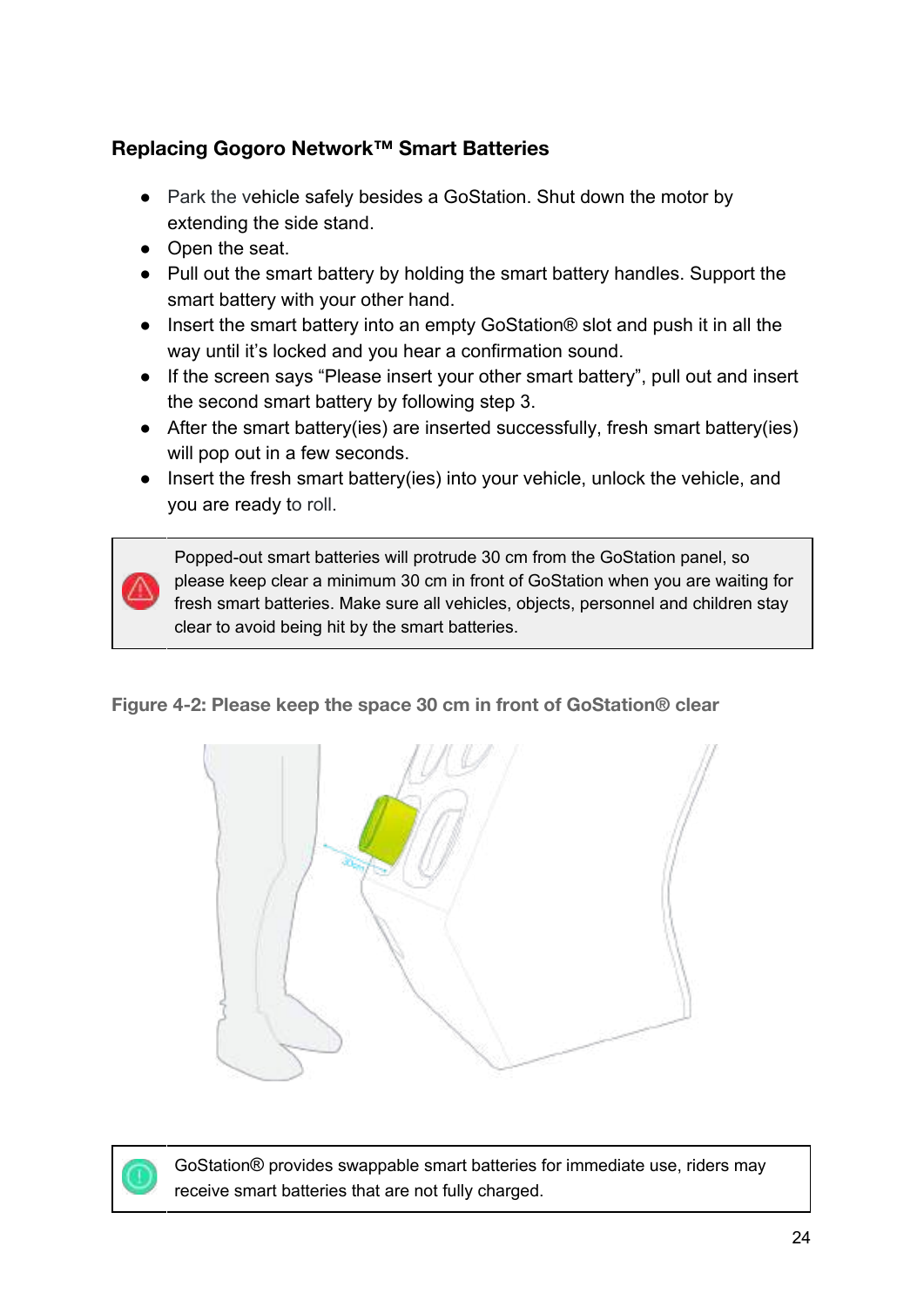If the original smart batteries inserted into the GoStation® by the rider have a higher charge level over all other smart batteries at that particular GoStation®, the original smart batteries will be returned.



Please make sure to swap smart batteries at least once every 30 days, if you plan not to use your vehicle for more than 30 days, please contact Gogoro Network and suspend your smart battery subscription plan.



Fore more information about GoStation®, please visit Gogoro [Network™](https://network.gogoro.com/tw/en/) website or using [Contact](https://network.gogoro.com/tw/en/contact-us/) Us to report your questions.

Unless otherwise agreed, all Smart Batteries are Gogoro Network property provided to Powered by Gogoro Network™ vehicle owners. Sensors and recording features of the smart batteries keep track of usage automatically, and collect and transfer data wirelessly. In case any anomaly or safety concern is found and can be traced back to improper handling by a particular user, Gogoro Network™ reserves the right to claim appropriate damage compensation.

Gogoro Network™ Smart Battery product info Production date: See the handle or the bottom of the smart battery Manufacturer: Gogoro Taiwan Limited Address: No.33, Dinghu Rd., Guishan Dist., Taoyuan City 333, Taiwan (R.O.C.) Tel: +886-3-273-0900

High-Capacity Gogoro Network™ Smart Batteries may cause risk of fire or electric shock if not properly handled. To ensure the safety of owners, riders and other personnel, please take extra care when using smart batteries:

- It's strictly forbidden to use the smart batteries in any way not approved by Gogoro Network™
- Each smart battery weighs over 9 kg. Please handle with care.
- Smart batteries may become hot after a certain period of use. Please pay attention when replacing them.
- Make sure the Orientation-Agnostic Connector on each smart battery is clean and unobstructed. It's strictly prohibited to short-circuit the connector with metal objects.
- DO NOT dispose smart batteries to fire, heat or water, and DO NOT drop, strike or attempt to disassemble or destroy them.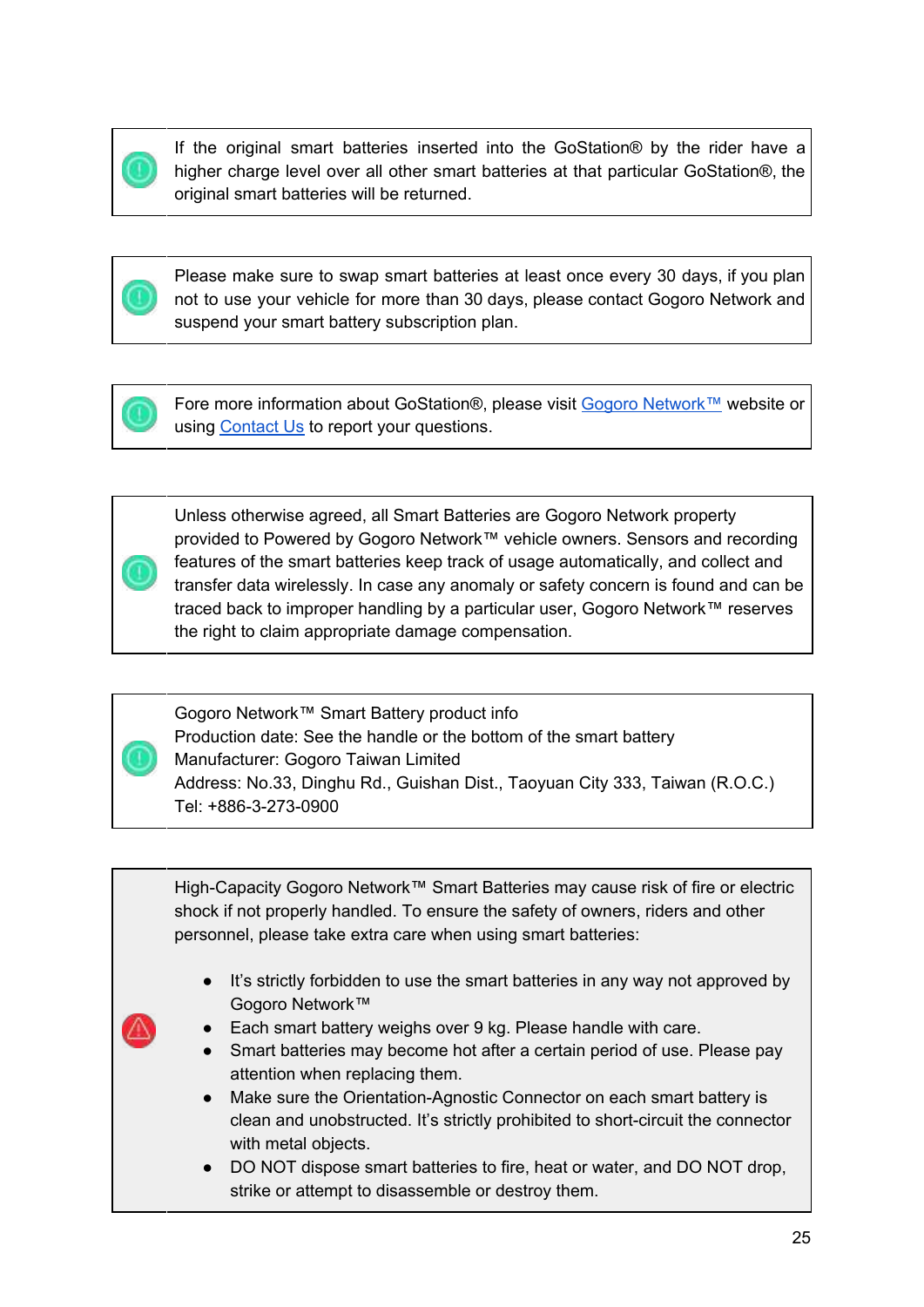- DO NOT attempt to dismantle the smart batteries, or to alter their shape and/or structure.
- DO NOT attempt to discharge the smart batteries.
- DO NOT use any solvent or chemical agent on smart batteries.
- Make sure the Orientation-Agnostic Connector on each battery is clean and unobstructed. It's strictly prohibited to short-circuit the connector with metal objects.
- DO NOT dispose of Gogoro Network™ batteries in fire, heat or water, and DO NOT drop, strike or attempt to disassemble or destroy them.
- DO NOT attempt to dismantle the batteries, or to alter their shape and/or structure.
- DO NOT attempt to discharge the batteries yourself.
- DO NOT use any solvent or chemical agent on Gogoro Network™ batteries.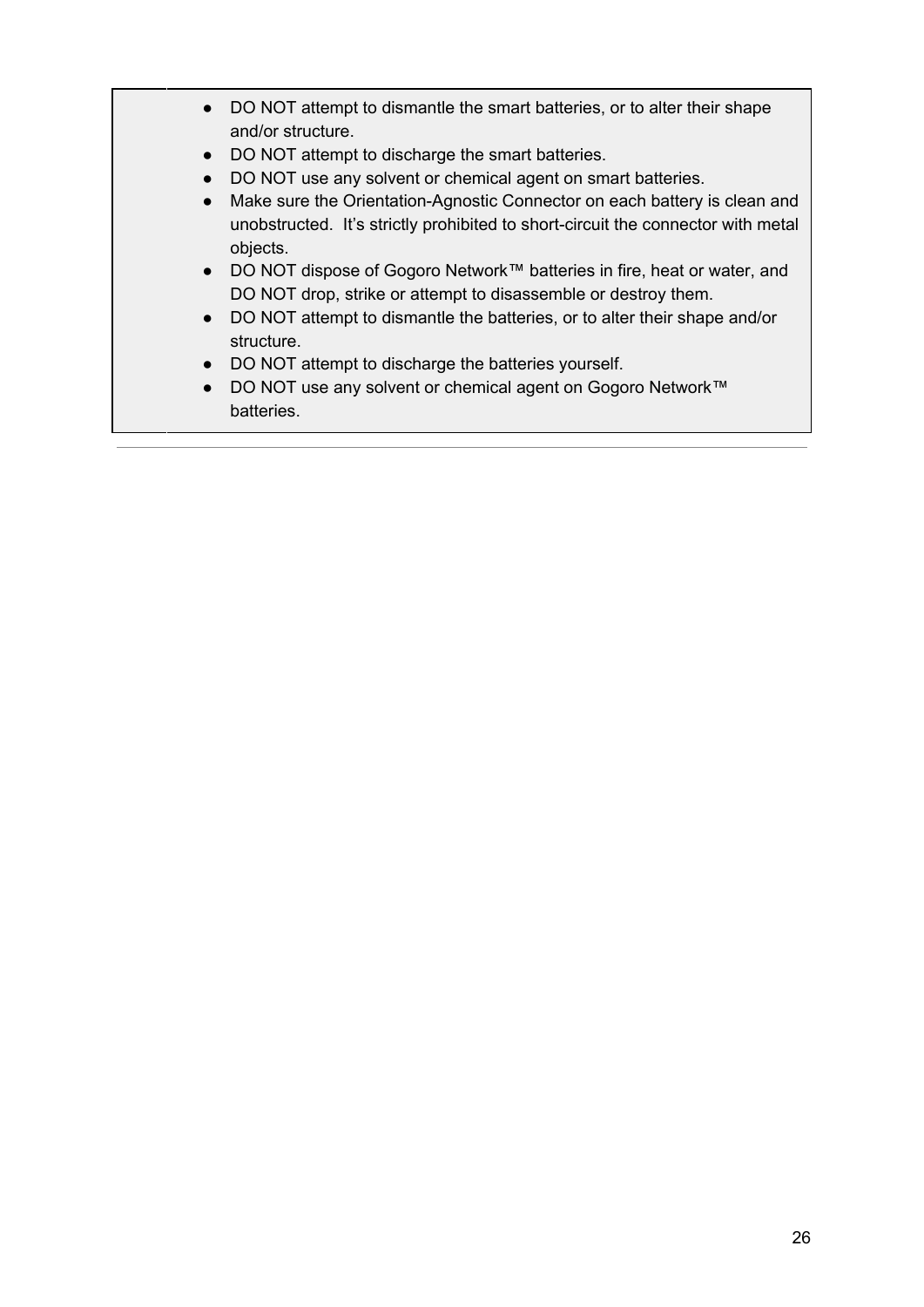# <span id="page-27-0"></span>5. Smartphone Application and Personalisation

Smartscooter® is capable of communicating with the owner's smartphone via wirelessly. The Gogoro® App not only allows on-board systems to notify the owner of important information, but also offers the owner with options to personalize the scooter or inquire about its condition.

## <span id="page-27-1"></span>**Downloading and Installing the Gogoro® App**

- The Gogoro® App is available for iOS and Android platforms. Please check your smartphone for its specification.
- iOS platform: Requires iOS 10.0 or later. Please download from Gogoro official site or Apple iOS App Store.
- Android platform: Requires Android 4.2 or later. Please download from Gogoro official site or Google Play App Store.
- Best for screens of sizes from 3.5 to 5.0 inches and resolutions from 720p to 1080p.



Gogoro does not guarantee that every brand or model of smartphone can download and run Gogoro® App properly. You can find a list of all smartphone models that Gogoro has tested in Gogoro official website [\(https://www.gogoro.com/smartscooter/devices\\_compatibility/\)](https://www.gogoro.com/smartscooter/devices_compatibility/).

Functions of the Gogoro® App are subject to change with subsequent updates, models or upgrades of Smartscooter®, and the latest version prevails.

### <span id="page-27-2"></span>**Pairing Your Phone with Smartscooter®**

- After installing Gogoro® App successfully, open it and log in with your account credentials following the on-screen instructions.
- If you have more than one Smartscooter® in your account, select one from the menu to pair with your phone.
- Follow the on-screen instructions to find the Bluetooth setting on your smart phone.
- Unlock your Smartscooter® with iQ System® Smart Keycard.
- Hold the **SMART** button on the right handlebar until the  $\overline{iQ}$  'iQ System® Quick Link' symbol flashes; the system will scan for nearby smartphones that can be paired.
- After pairing is completed a connection with your smartphone establishes automatically every time the scooter is unlocked. When a connection with your smartphone is active, the  $\mathsf{IQ}$  "iQ System® Quick Link" symbol lights up fully. The icon dims down when the smart phone is disconnected from the scooter.

A Smartscooter® can pair with only one smartphone at a time; please repeat the pairing process if you're using another phone.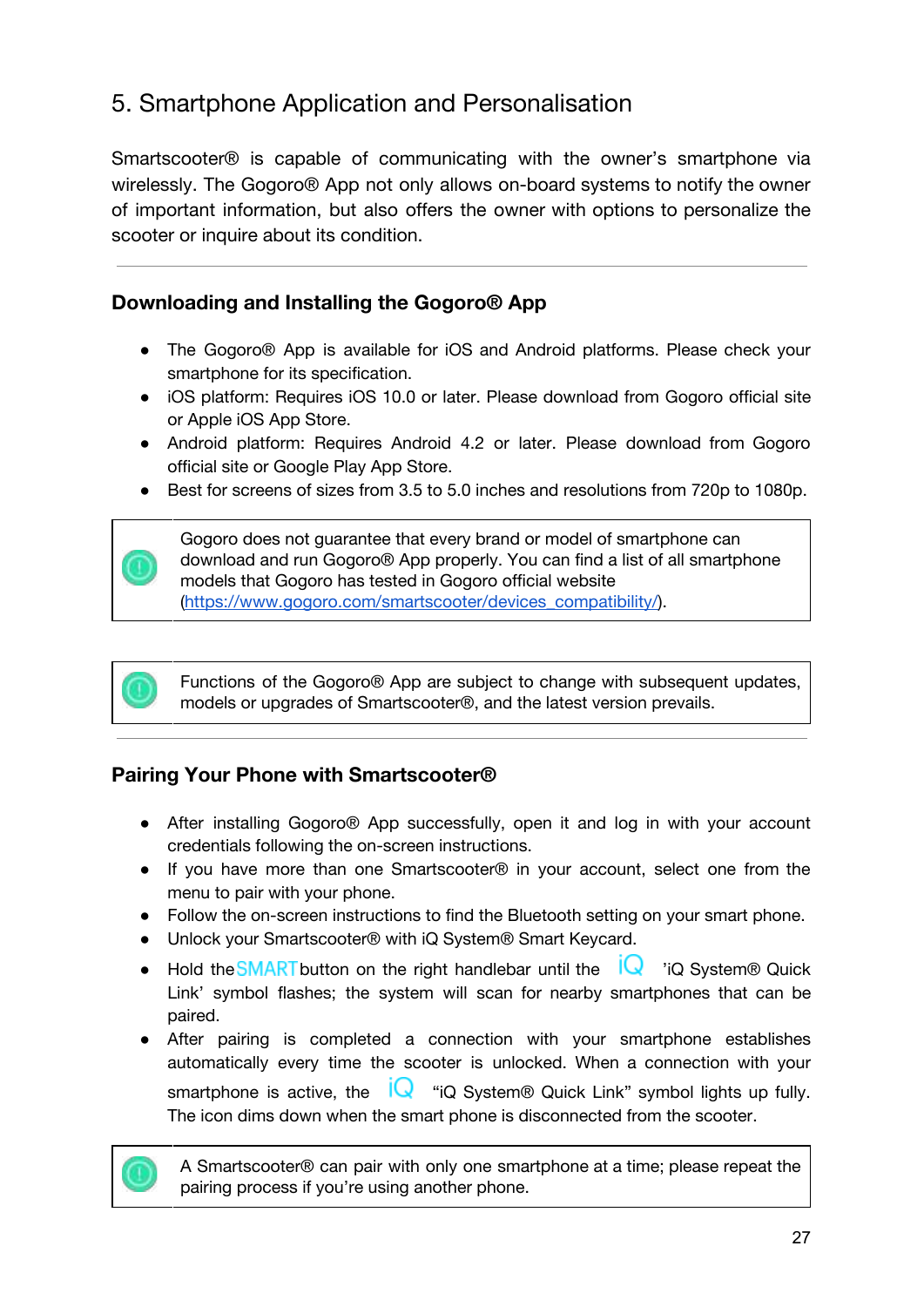The Gogoro® App transmits data via the Internet occasionally and service charges may apply.

### <span id="page-28-0"></span>**Introduction to Gogoro® App**

<span id="page-28-1"></span>**Figure 5-1: The Gogoro® App interface (The actual content might be different due to model or version changes)**



- Information Hub: the upper part of the main screen is the push notification area where news, offers and event messages from Gogoro cloud service are displayed.
- Smart Card: the lower part of the main screen accommodates pop-up Smart Cards that remind the owner of condition and usage information of the scooter. The information includes the battery level, regular service reminders, detected irregularities or malfunctions, last parking place and new achievement badges received.
- Main Page:"DASHBOARD", "HOME", "MAP" are available in the button of main page.
	- Tap "DASHBOARD" to enter app dashboard mode, display advanced information of Smartscooter® on phone screen.
	- Tap "HOME" to back to main page.
	- Tap "MAP" to locate nearyby GoStation® via smartphone GPS.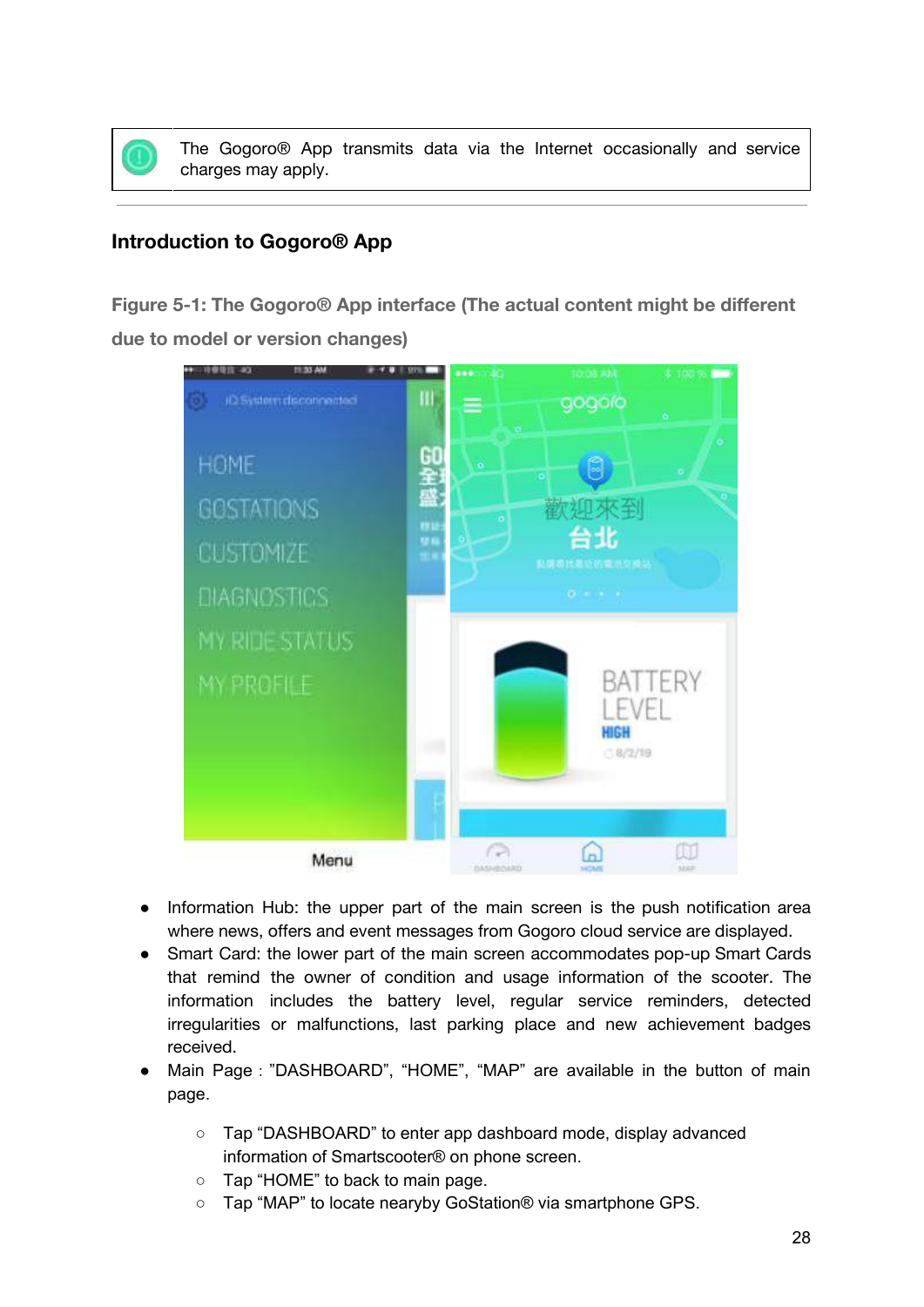- Menu: Click the upper-left corner  $\Box$  to open the main menu for the following commands: Settings, Home, GoStations, Customize, Diagnostics My Ride Status, and My Profile.
- Settings: Click the icon on the upper-left corner to find the Settings command. This command configures Gogoro® App functions such as toggling system notifications on/off, wirelessly pair with a Smartscooter®, pair with another Smartscooter®, account name/password change and version information.
- Customize: Allows the owner to personalize various settings of the scooter, including sounds, lights and power regeneration levels, among others.
	- Light Patterns
	- Sound themes
	- Breathing Light
	- Dashboard Night Time Color
	- Energy Regeneration Level
	- Acoustic Vehicle Alerting System (AVAS)
	- Headlight Delay
	- Overspeed Warning
	- Trunk Open...etc.

The actual content might be different due to vehicle model or version changes.

- Diagnostics: Checks and displays health status of major on-board systems. In case of any irregularity, click the related system symbol to locate nearby Gogoro Service Centers for further inspection and services.
- My Ride Status: Displays records of the last 12 trips, including average speeds, mileages, battery exchange frequency, remaining battery level, number of accumulated battery exchanges, last parking place and remaining mileage until the next regular service.
- My Profile: Displays owner's account information and "Badge wall".
- Online Help: Frequently asked questions.
- Service: Service reservation.

The Gogoro® App can still configure some functions even it's not connected with the scooter. The modified configuration is sent to the Gogoro cloud server when your smartphone is connected to the Internet, and the new configuration will be delivered to your scooter next time you replace batteries.

Functions of the Gogoro® App are subject to change with subsequent updates, models or upgrades of Smartscooter®, and the latest version prevails.



The information on the information hub might vary due to the legal regulations or device, and the information provided is only for user's convenience. Until further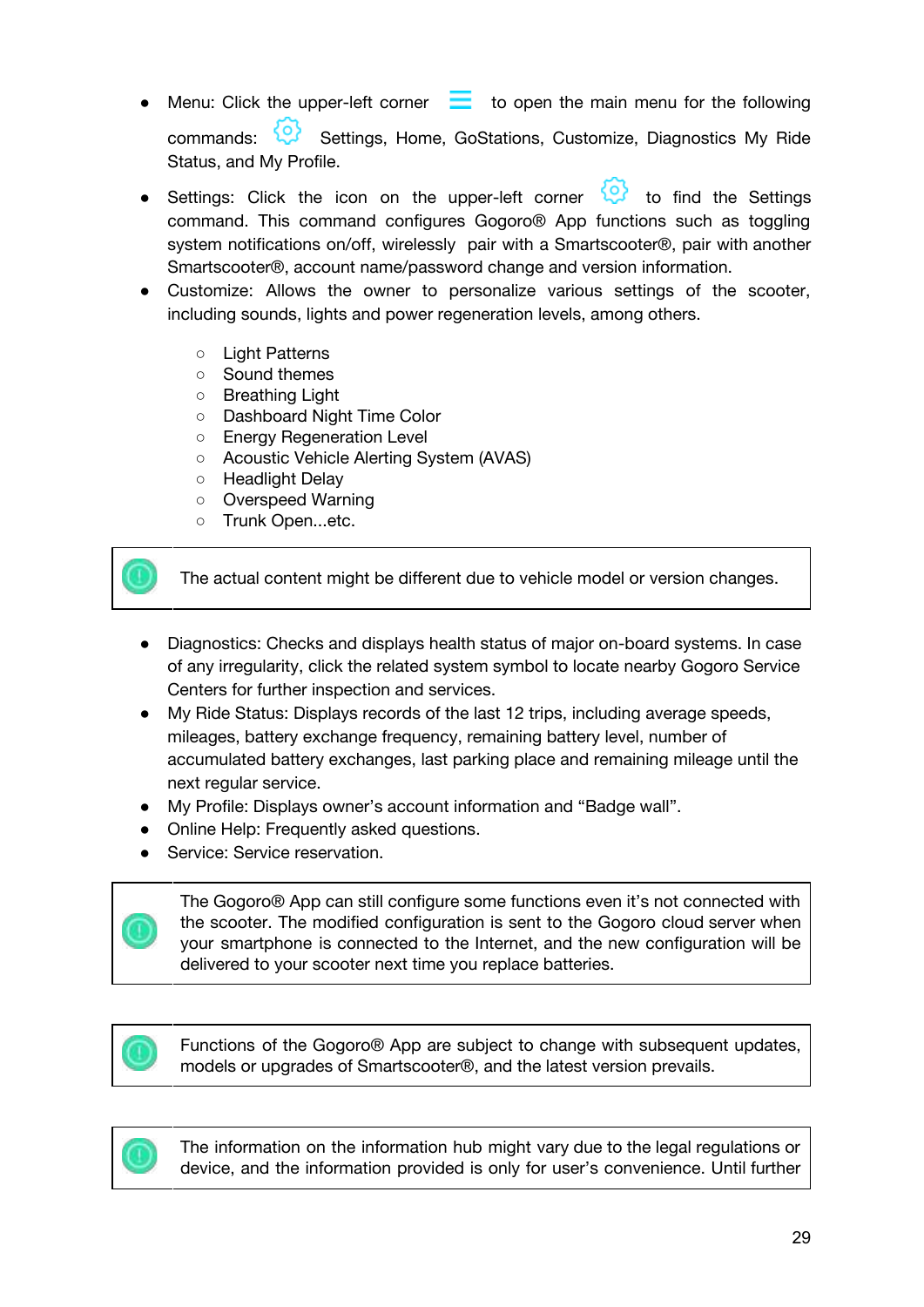announcement by Gogoro, Gogoro is not responsible for the integrity, correctness or effectiveness of the information provided.



The adjustable speed limit in the overspeed warning function might be higher than the local regulation. User should use his/her own judgment to adjust the speed limit. This function is only for bringing the speed to notice, user should not use it as a reference for judgment related to any issue about "speed", including but not restricted to whether the user is "speeding or not".



The adjustable speed limit in the acoustic vehicle alerting system function might be higher than the local regulation. User should use his/her own judgment to adjust or turn off the low-speed warning for improved safety. This function is only for bringing the current speed to notice, user should not use it as a reference for judgment related to any issue about "speed".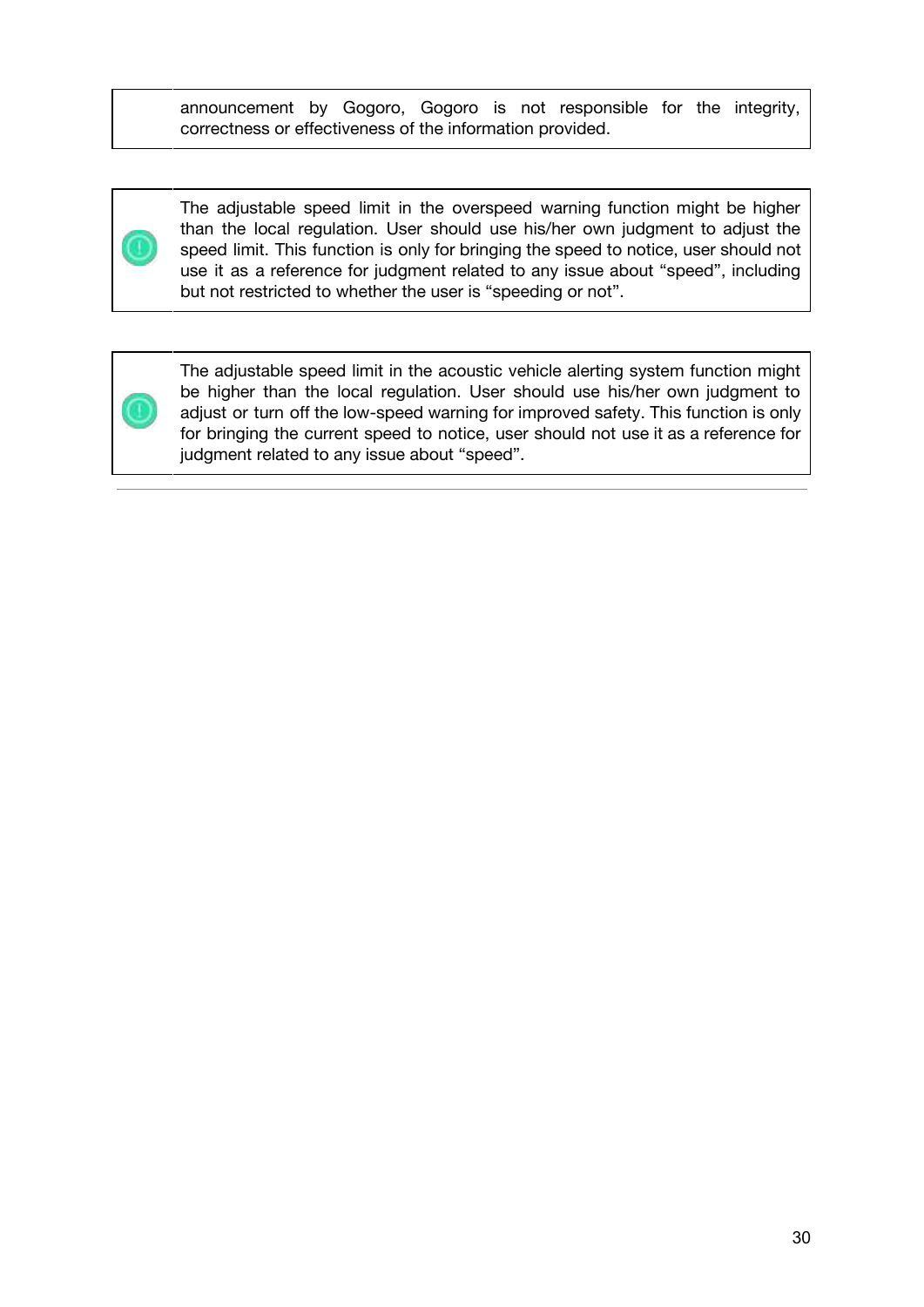# <span id="page-31-0"></span>6. Maintenance

Proper service and maintenance ensure durability, reliability and safety of your Smartscooter®. It's recommended to take care of your scooter by following the instructions below.

#### <span id="page-31-1"></span>**Check the Following Before Your Ride**

- Make sure the tire pressure is within normal range; recommended tire pressure is 33 psi for the front wheel and 40 psi for the rear (Gogoro 2 Rumbler: Front 30 psi, rear 33 psi).
- If the tire surface has any cracks, damage, excessive abrasion, object punctures or attachments.
- If the tire treads have enough depth above 0.8mm.
- If the tension of the chain is proper, or any cleaning or lubrication is needed.
- If the suspension or powertrain is leaking or has exterior anomaly.
- The cooling air intake is clean and unobstructed.
- No warning symbol on the dashboard is lit after the scooter is unlocked.
- If the batteries still have sufficient power for your trip.
- If switches and buttons on the left and right handles are working normally.
- If the headlight, braking light and indicator lights and horn are working normally.
- Mirrors are clean and set to appropriate angles.
- If the braking fluid level is appropriate, the entire braking system is working normally.
- If the Saferide™ electronic throttle and reverse throttle are working normally.
- Other items required by local regulations.



In case of any abnormality or uncertainty, please contact the Gogoro designated service center.

#### <span id="page-31-2"></span>**Daily Cleaning and Maintenance**

- Please keep the Gogoro Network™ Smart Battery in the seat trunk and remain trunk closed.
- To prevent primary battery exhaustion, it is recommended to remove the primary battery at Gogoro Service Center if you plan not to use Smartscooter® for a period of time. Please contact Gogoro Service Center for more details.
- If possible, park your vehicle indoors in dry, shaded and cool places. This will slow down the normal wear and tear of the scooter caused by the sun and rain.
- Please use soft cloths, sponges or soft brushes along with tap water and mild detergent to clean the exterior.
- Avoid cleaning with a powerful water jet to prevent excessive humidity from entering and damaging the interior.
- To extend the chain service life span and comfort, lube the chain with chain lubricant every 500 km, after washing, riding in the rain, or riding through a water pitㄡ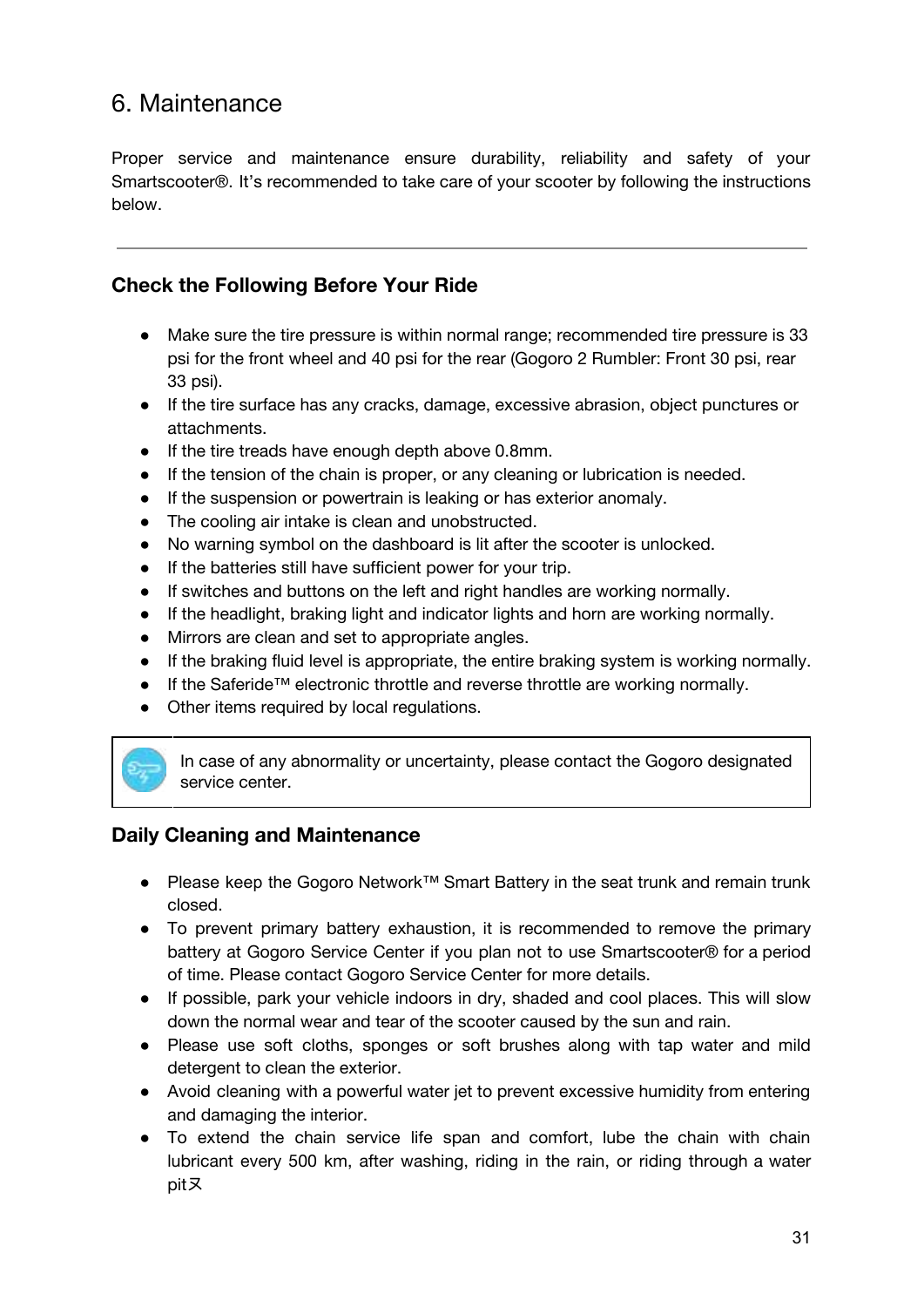● Plug and remove the USB cable smoothly when using the USB charger port in the compartment. Do not pull out the connector by grabbing the cable and dragging / shaking it, or the charger port might be damaged.



Remove the primary battery plug improperly may cause damage and malfunction, which is not included in warranty.



Primary battery exhaust caused by leaving Gogoro Network™ Smart Battery not in the trunk is not included in warranty.



Do not use any kind of organic solvent, strong detergent, acidic or alkaline cleaning agent, abrasives, scouring pads, steel wool, metal brushes or sandpaper to clean the vehicle, to avoid damaging the exterior surface.



Do not use any kind of wax or polishing agent on matte or non-glossy surface, no matter what material it is, and do not wipe or rub strongly, to avoid damaging the exterior surface.



Do not use any detergent or wax on the brake system, to avoid damaging the brake and causing danger.



Please use lubricants for the sealed roller chain to lube the driving chain. Products with spray nozzles are recommended. Do not use any kind of solvent, detergent, derusting solution or any other non chain lubricant (i.e. gasoline, diesel, toluene, acetone, WD-40, acid/alkaline detergent, etc.)



Ensure the motor is off and locked when using road chain lube.

### <span id="page-32-0"></span>**Regular Service and Maintenance**

- Newly delivered Smartscooter® should return to a Gogoro service center for its first inspection after 1,000 kilometers or 2 months.
- It's recommended to bring your Smartscooter® back to a Gogoro service center for regular inspection and maintenance every 3,000 kilometers or every six months (whichever comes first).